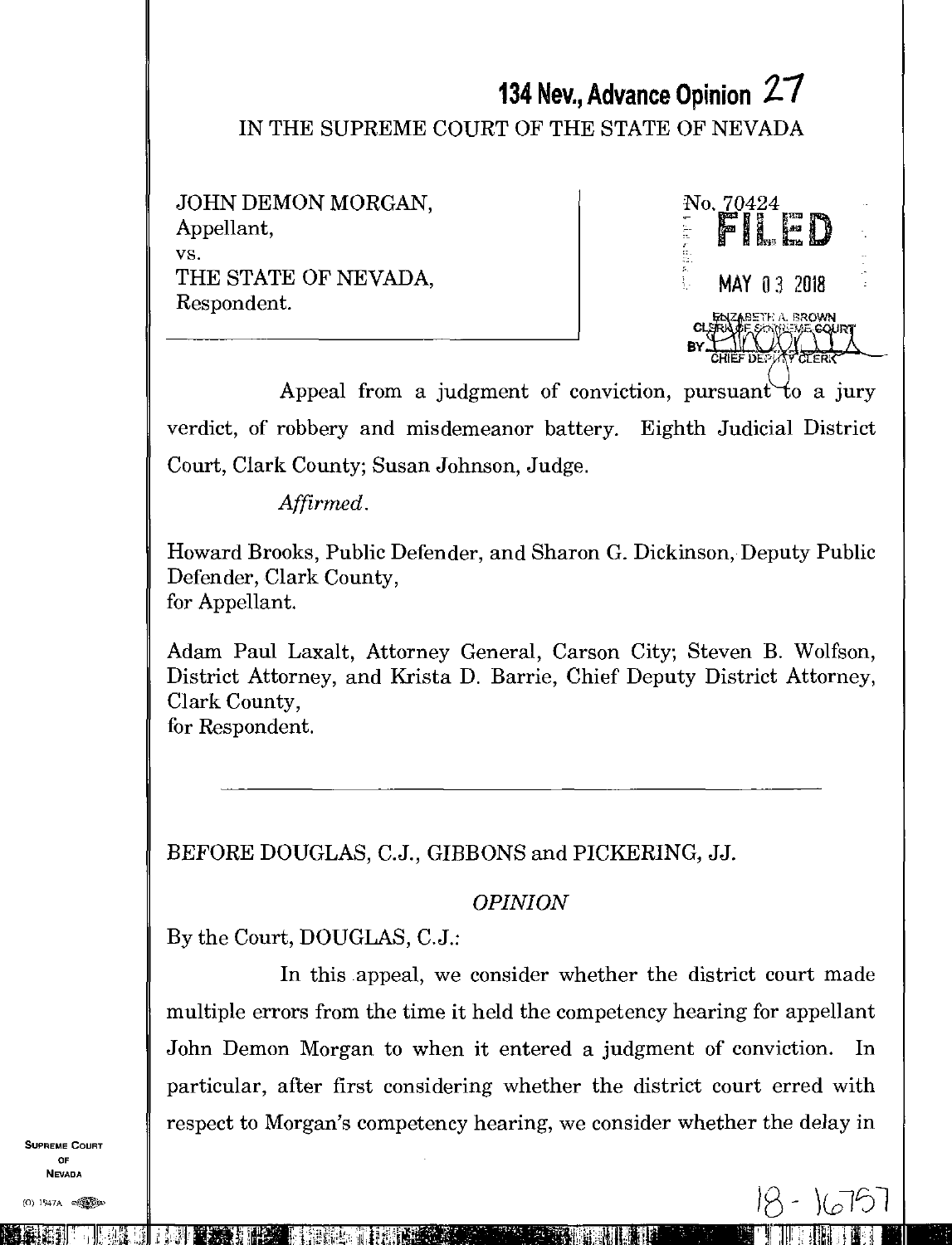Morgan's subsequent transfer to a psychiatric facility for the purpose of restoring competency to stand trial warranted dismissal of the charges. Next, we consider whether the district court erred with respect to jury selection and closing arguments. Finally, we consider whether there was sufficient evidence for Morgan's conviction. We conclude that the district court did not commit any error during the time frame at issue and there was sufficient evidence for Morgan's conviction.<sup>1</sup> Furthermore, with respect to jury selection, although the district court properly overruled Morgan's challenge to the State's strike of a prospective juror, we take this opportunity to hold that striking a prospective juror based on sexual orientation is impermissible under the United States and Nevada Constitutions. Accordingly, we affirm Morgan's conviction.

## *FACTS AND PROCEDURAL HISTORY*

On October 30, 2014, Maria Verduzco was working as a manager at an AM/PM convenience store when she saw a man grab a package of mixed nuts and put them into his pocket. Maria approached the man while he was at the checkout counter trying to pay for another item and asked him if he could please take out what he had placed into his pocket. The man told Maria to "get the  $f_{\text{max}}$  out of [his] face," and as she backed up in response, he approached and hit her in the chest.<sup>2</sup> Maria fell to the ground, got up, and hit the man's backpack with a stick as he left the store. The man's backpack ripped and containers of soup fell out. Maria

<sup>2</sup>Such action was depicted in the surveillance video, and Morgan admitted to this action in his opening statement.

SUPREME COURT OF NEVADA

Mat. 1111170

<sup>&#</sup>x27;As there are no errors to cumulate, Morgan's argument that cumulative error warrants reversal lacks merit.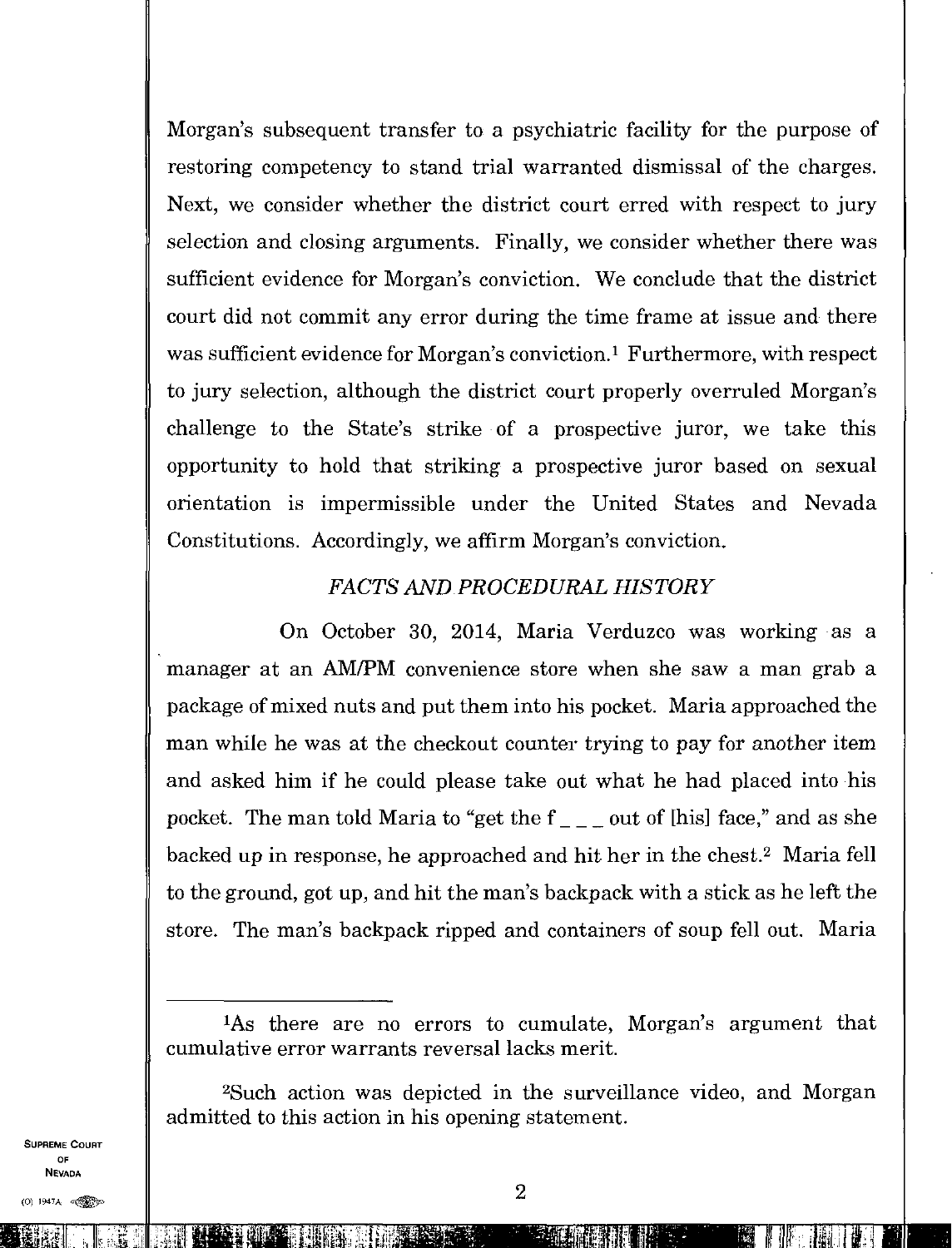called the police and indicated where the man departed. Police detained the man and identified him as Morgan. The State then charged Morgan by way of criminal complaint and information with one count of robbery and one count of battery with intent to commit a crime.

On December 1, 2014, Morgan was removed from his initial arraignment hearing for spitting, and a competency hearing was set for later that month. However, because the two court-appointed competency examiners reached opposite conclusions, the district court ordered a third evaluation and continued the competency hearing. After the third examiner found Morgan competent, he challenged his competency by requesting another hearing.

In February 2015, at the competency hearing, Morgan called only one witness to testify—the single examiner who had found him incompetent. Although the other two examiners who had found Morgan competent did not testify at the hearing, neither Morgan nor his counsel requested their presence. The district court relied on the evaluations from the two court-appointed examiners who were not present at the hearing to find Morgan competent to proceed with trial proceedings.

Thereafter, Morgan pleaded not guilty to both counts. Morgan's counsel subsequently requested another competency evaluation, and thus, the matter was sent back to competency court. Because two examiners then found Morgan incompetent to proceed with adjudication, the district court ordered that he be transferred to Lake's Crossing Center for the purposes of treatment and restoring competency to stand trial.

While waiting over 100 days in the Clark County Detention Center for his scheduled transfer to Lake's Crossing Center, Morgan filed a motion to dismiss due to the delay of his transfer. The district court denied

SUPREME COURT OF NEVADA

ina ang pangalawan ng Kabupatèn Bandar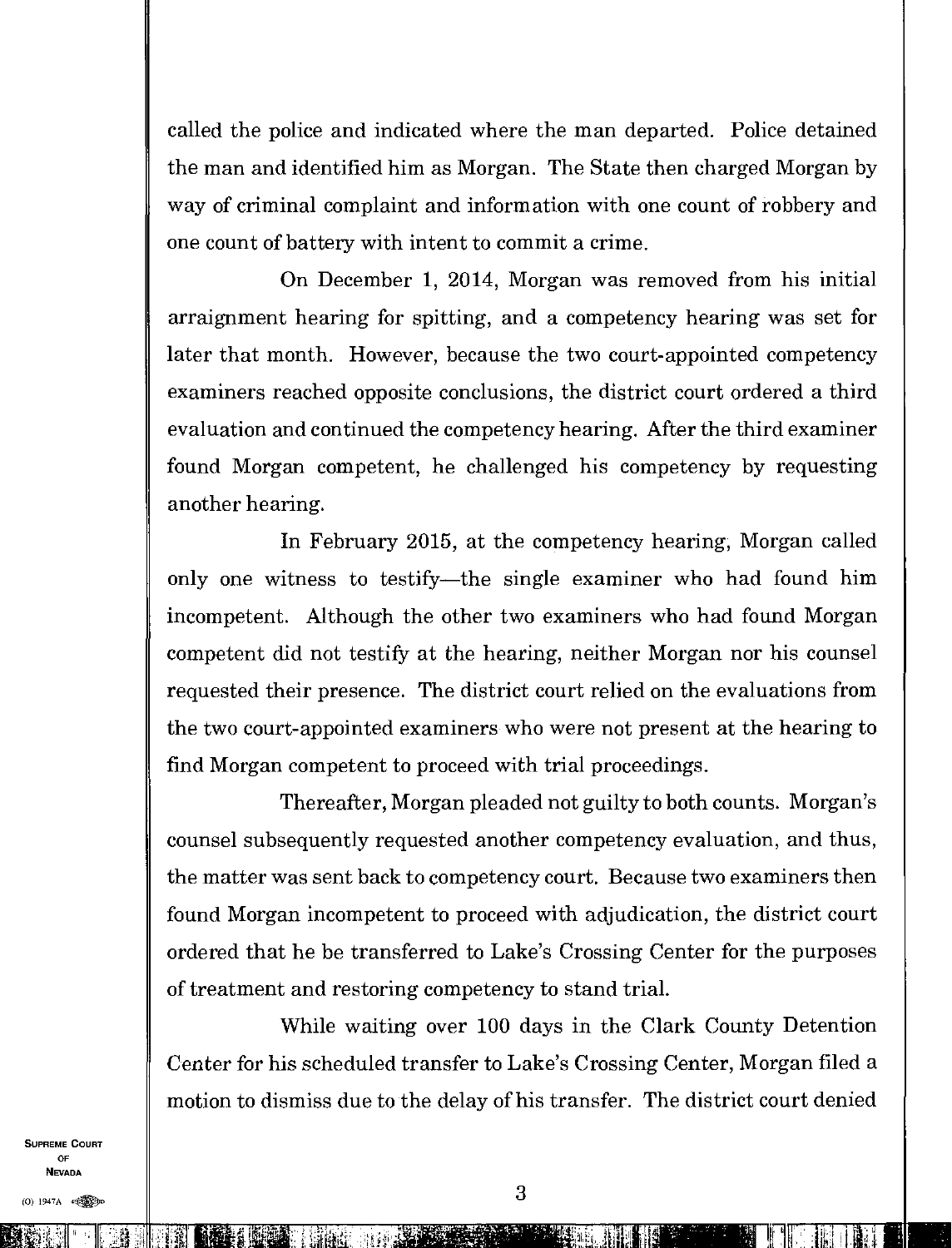his motion, despite the fact that all agreed that the time frame to transfer Morgan to Lake's Crossing Center had not been met.

In February 2016, a three-day trial ensued. During jury selection, Morgan moved to strike the jury venire and requested an evidentiary hearing because there were only 3 African-Americans in the 45 person venire. The district court denied Morgan's motion. Morgan renewed his motion for an evidentiary hearing after the district court discovered that one of the African-American veniremembers was ineligible to serve on the jury. The district court initially denied Morgan's renewed motion but subsequently held a hearing to determine the merits of his motion, and the district court again denied Morgan's motion.

In conducting voir dire, the district court explained that it would first ask the jury panel general questions before the parties could request to strike jurors for cause. The district court further explained that it would then seat 13 of the remaining individuals from this panel inside the jury box and the parties would take turns asking questions. If both parties passed for cause after questioning, a party could chose to exercise a peremptory challenge on their turn. However, the district court stated that the parties would lose their peremptory challenge if they decided not to use it. Morgan opposed this "use or lose" method of exercising peremptory challenges, to no avail. Subsequently, the State used a peremptory challenge to strike juror no. 24, one of the two identifiable gay veniremembers.<sup>3</sup> Morgan challenged the State's strike based on sexual

SUPREME COURT OF NEVADA

;1117IFIli

<sup>3</sup>Juror no. 24 revealed his sexual orientation by answering, "lhle's an artist," after the State inquired about his partner's employment. Juror no. 11 replied to the State's same inquiry by answering, "[hie is the head of props for a Broadway show in New York."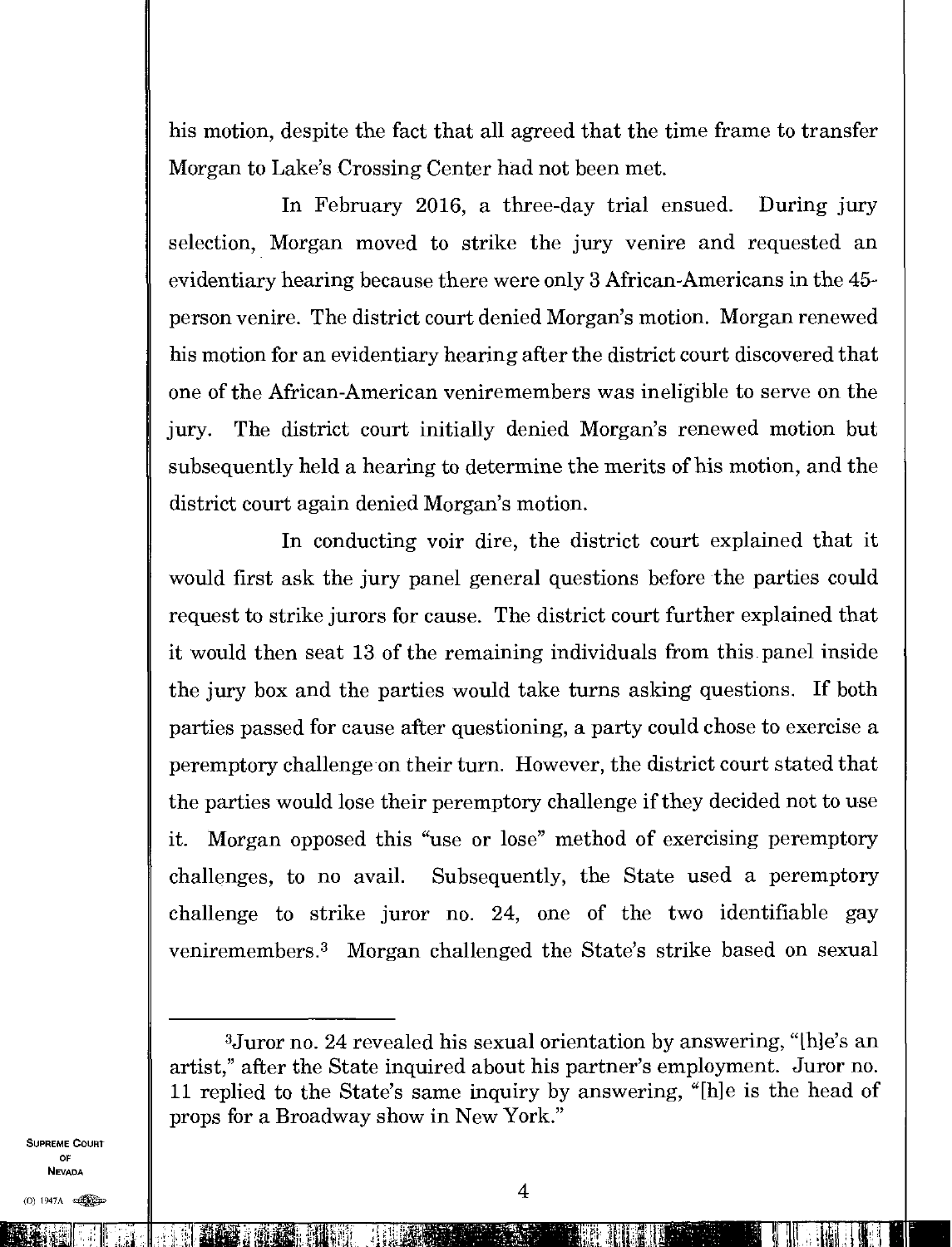orientation because the State asked juror no. 24 whether he said "boyfriend, girlfriend or married," in response to the juror's reply when asked about relationship status. The State justified its strike by explaining that juror no. 24 expressed an approval of the media's criticism towards police. Morgan contended that other jurors shared the same view on police criticism in the media, but that these individuals served on the jury because they were heterosexual. The district court, however, denied Morgan's challenge.

In the opening statements, Morgan asked the jury to find him guilty of misdemeanor battery only, but not robbery. The defense theory was that, although Morgan inexcusably hit Maria, he had no intent to rob the convenience store because he tried to pay. During closing arguments, the district court required Morgan to correct his statement that Maria was still a manager at the AM/PM convenience store because of the lack of evidence validating his statement of fact.

Ultimately, the jury found Morgan guilty of robbery and misdemeanor battery. The district court sentenced Morgan to serve his two counts concurrently for a maximum of 120 months with a minimum parole eligibility of 26 months and 533 days' credit for time served. Morgan now appeals.

#### *DISCUSSION*

## *The district court did not err with respect to Morgan's competency hearing*

Morgan contends that the district court violated his constitutional right to due process and his statutory right to cross-examine the two examiners who had initially found him competent.<sup>4</sup> We disagree.

SUPREME COURT OF NEVADA

111111i1.1".

<sup>4</sup>Morgan also asserts a violation of his Sixth Amendment right to cross-examination. However, he fails to provide relevant authority. *See*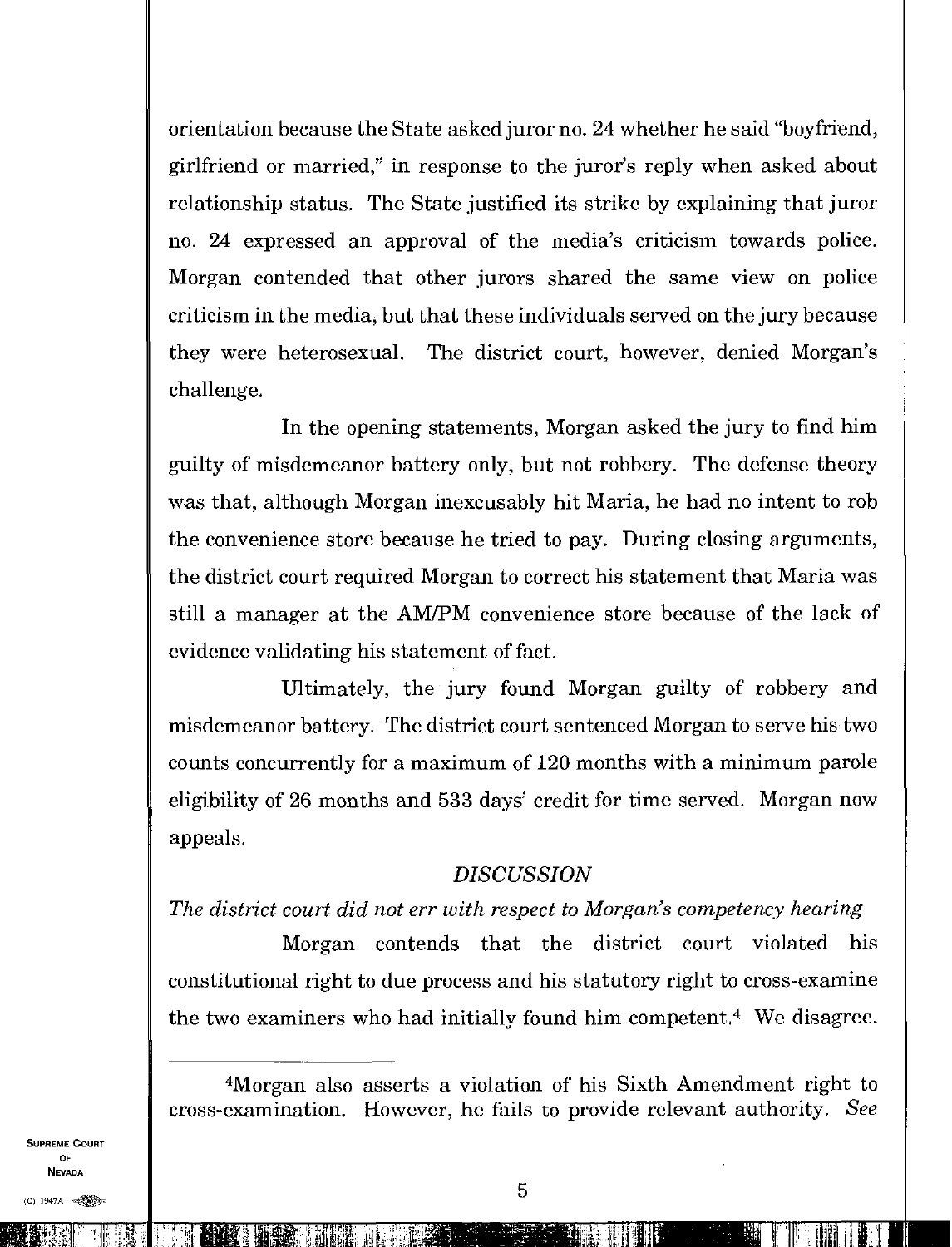We point out that the district court subsequently found Morgan incompetent prior to trial and conviction, as he desired, and we further conclude that because Morgan failed to object below, the court-appointed competency examiners were not required to testify at the competency hearing.

Because Morgan never objected at his competency hearing that the two examiners who had found him competent were not present, we review the alleged error for plain error. *See Calvin v. State,* 122 Nev. 1178, 1184, 147 P.3d 1097, 1101 (2006) (stating that failure to object to the exclusion of witness testimony at a competency hearing elicits plain error review).

"In conducting a plain-error analysis, we must consider whether error exists, if the error was plain or clear, and if the error affected the defendant's substantial rights." *Id.* at 1184, 147 P.3d at 1101. In considering whether error exists, "fit is well established that the Due Process Clause of the Fourteenth Amendment prohibits the criminal prosecution of a defendant who is not competent to stand trial." *Olivares v. State,* 124 Nev. 1142, 1147, 195 P.3d 864, 868 (2008) (internal quotation marks omitted).

Nevada has provided that "[i]f the court finds that further competency proceedings are warranted, it 'shall appoint two [certified] psychiatrists, two psychologists, or one psychiatrist and one psychologist, to examine the defendant." *Scarbo v. Eighth Judicial Dist. Court, 125 Nev.* 

*Maresca v. State,* 103 Nev. 669, 673, 748 P.2d 3, 6 (1987) ("It is appellant's responsibility to present relevant authority and cogent argument; issues not so presented need not be addressed by this court.").

SUPREME COURT OF NEVADA

 $(0)$  1947A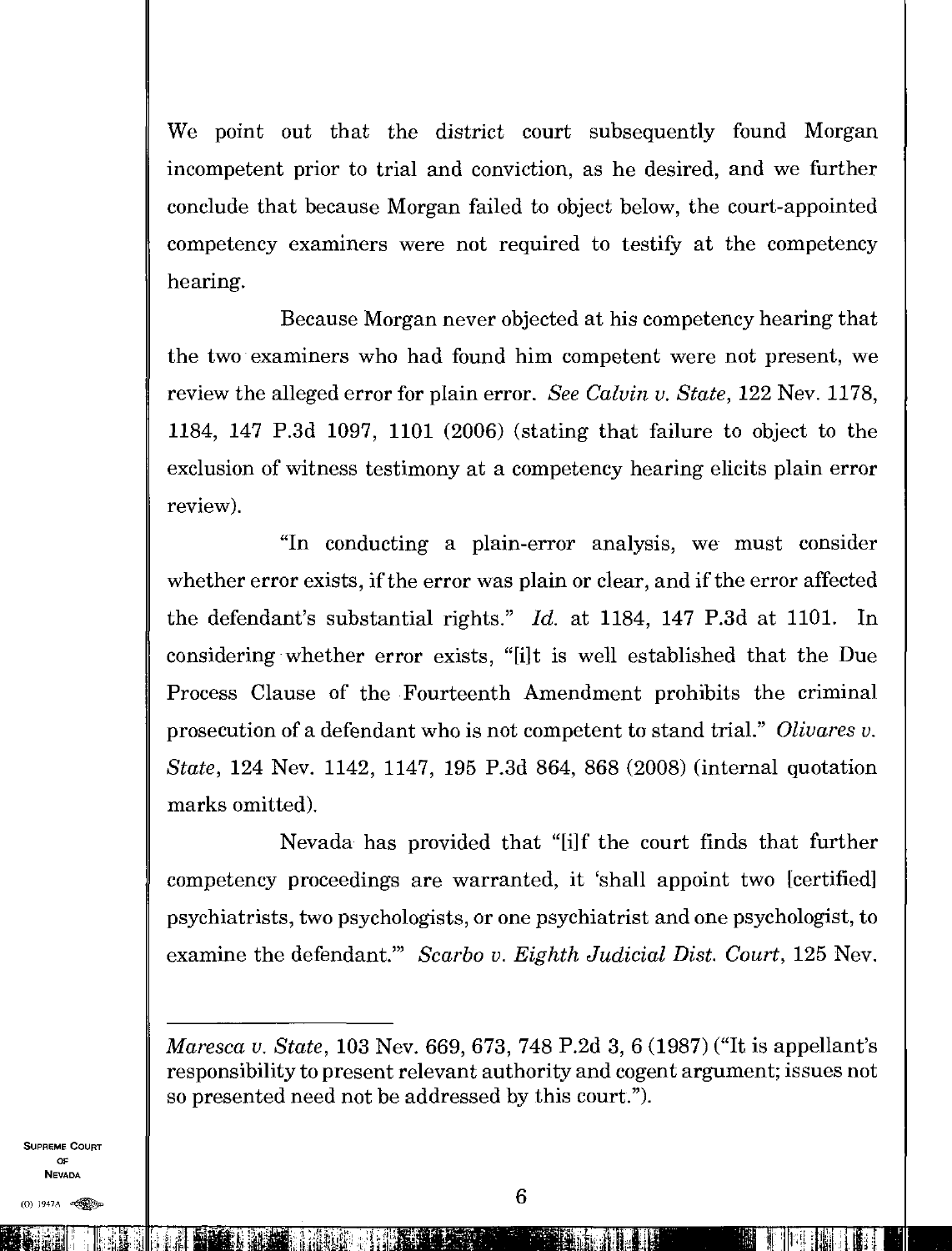118, 122, 206 P.3d 975, 978 (2009) (quoting NRS 178.415(1)).<sup>5</sup> Following the completion of the examinations, "at a hearing in open court, the court that orders the examination must receive the report of the examination." *Id.* at 123, 206 P.3d at 978 (quoting MRS 178.415(2)). After the court receives the reports of the examinations, it "shall permit counsel for both sides to examine the person or persons appointed to examine the defendant." *Id.* (quoting NRS 178.415(3)). This requirement "does not compel the participation of the court-appointed competency examiners at the competency hearing." *Id.* at 123 n.5, 206 P.3d at 978 n.5. However, the parties may subpoena the court-appointed examiners to require their appearance at the competency hearing. *See id.* Moreover, "[b]y providing counsel for both sides with full and complete copies of the competence examination reports [prior to the competency hearing], the prosecuting attorney and the defense counsel will be afforded a meaningful opportunity to be heard during the competency hearing." *Id.* at 125, 206 P.3d at 979. At the competency hearing, "[t]he court shall [I permit counsel to introduce other evidence and cross-examine one another's witnesses." *Id.* at 123, 206 P.3d at 978 (citing MRS 178.415(3)). Finally, "[the court] shall enter its finding as to competence." *Id.* (citing MRS 178.415(4)).

Here, plain error does not exist because under *Scarbo,* neither Morgan nor the State subpoenaed the two court-appointed examiners who had initially found him competent, and thus, their presence at the competency hearing was not required. As a result, the court could only

SUPREME COURT OF NEVADA

(0) I907A

 $\mathbf{I}$  intervalse intervalse in the  $\mathbf{I}$ 

<sup>5</sup>The Legislature revised MRS 178.415 substantially in 2017. *See*  2017 Nev. Rev. Stat., ch. 480, § 1 at 2996. However, because Morgan committed his crimes in 2014, we address the version of the statute in place at that time.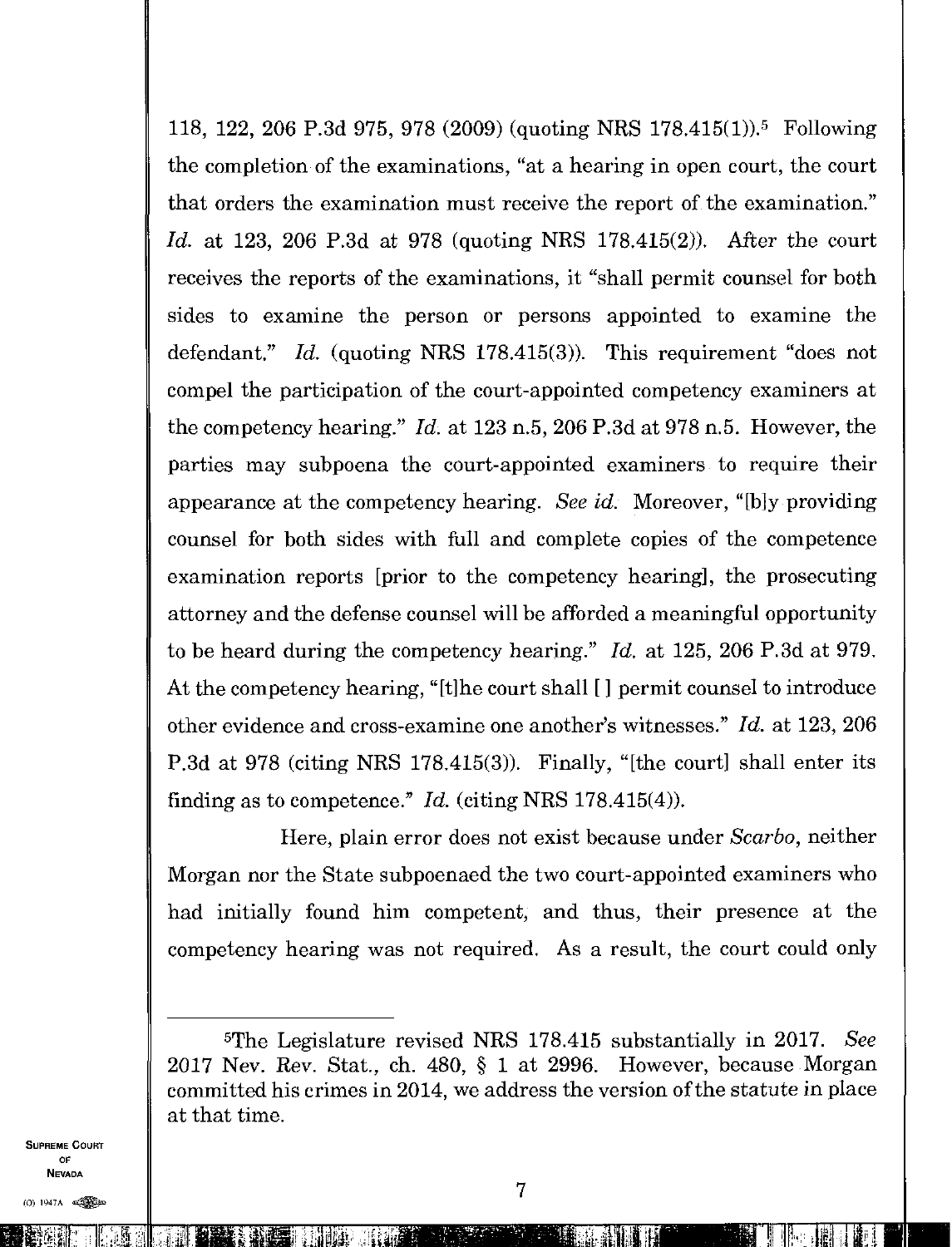permit Morgan's counsel to cross-examine the witnesses present at the hearing. Moreover, defense counsel received the examination reports prior to the competency hearing, affording Morgan due process and the opportunity to subpoena the examiners, if he so desired. Therefore, the district court did not err with respect to Morgan's competency hearing. *The district court did not err by rejecting Morgan's motion to dismiss the charges* 

In Morgan's motion to dismiss, he relied upon a proposed consent decree, order, and judgment that the United States District Court for the District of Nevada approved, involving a federal civil action filed by three Clark County Detention Center inmates (collectively, plaintiffs) against the administrator of the Nevada Division of Public and Behavioral Health, the director of Lake's Crossing Center, and the director of the Nevada Department of Health and Human Resources (collectively, defendants). *See Burnside v. Whitley,* No. 2:13-CV-01102-MMD-GWF (D. Nev. Jan. 28, 2014). The plaintiffs alleged that the defendants failed to provide court-ordered treatment to incompetent criminal defendants, in violation of the Due Process Clause of the Fourteenth Amendment. Because the parties agreed to resolve the lawsuit, the court issued an order pursuant to the parties' agreed-upon terms. Pursuant to the federal order, the defendants were to transport incompetent detainees for competency treatment within 7 days of receiving a court order. Here, Morgan argued that because he waited over 100 days for his transfer to Lake's Crossing Center, violation of the federal order warranted dismissal of the charges against him. However, the district court found that it was necessary to balance the interests of Morgan, whom the examiners deemed to be a danger to himself and to society, with the interests of the community. Thus, the district court found dismissal to be an extreme remedy. Instead, the

SUPREME COURT OF NEVADA

III II DE TIERS AANGELIK KOMMUNISTER DIE REGENEEMEN VAN DIE VAN DIE VAN DIE VAN DIE REGENEEMEN VAN DIE VAN DIE

(0) 1947A  $\lll$   $\lll$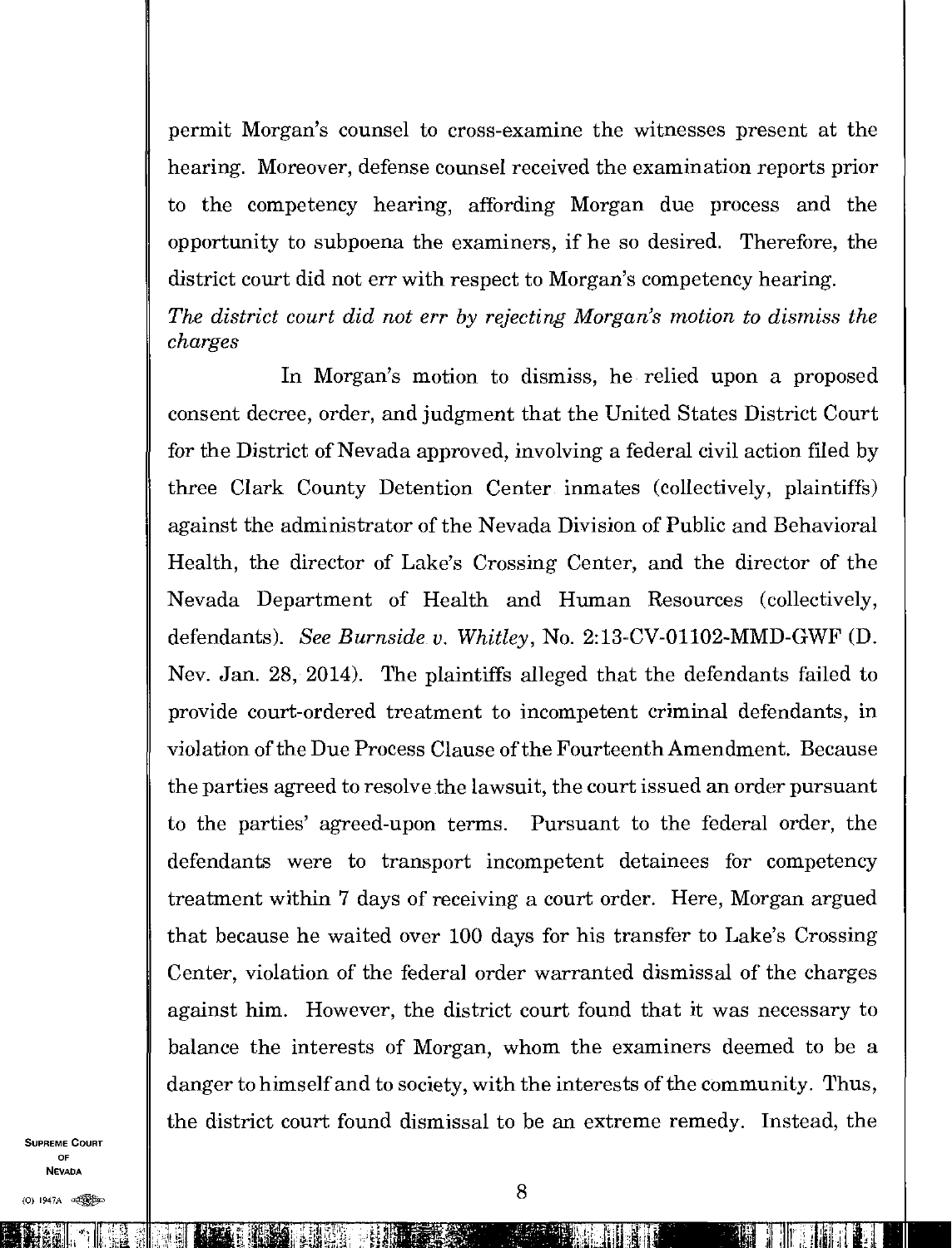district court determined that the proper remedy was to order compliance with the federal order and order Morgan's transfer to Lake's Crossing Center within 7 days, and it ultimately denied Morgan's motion.

Morgan argues that the district court erred in denying his motion to dismiss the charges due to the length of delay in transporting him to Lake's Crossing Center, in violation of a federal court order and his right to due process. We disagree and conclude that the delay in Morgan's transfer to Lake's Crossing Center did not require dismissal of the charges.

This court will not disturb a district court's decision on whether to dismiss a charging document absent an abuse of discretion. *See Hill v. State,* 124 Nev. 546, 550, 188 P.3d 51, 54 (2008) (reviewing the dismissal of an indictment). Dismissal is an extreme sanction; however, "dismissal with prejudice at the state level is most appropriate upon a finding of aggravated circumstances and only after a balancing of its deterrent objectives with the interest of society in prosecuting those who violate its laws." *State v. Babayan,* 106 Nev. 155, 173, 787 P.2d 805, 817, 818 (1990) (emphasis omitted).

After balancing deterrent objectives with society's interest in prosecuting criminals, pursuant to *Babayan,* it follows that a violation of the federal order by those who are not parties to the case at hand did not amount to aggravated circumstances warranting the extreme sanction of

SUPREME COURT OF NEVADA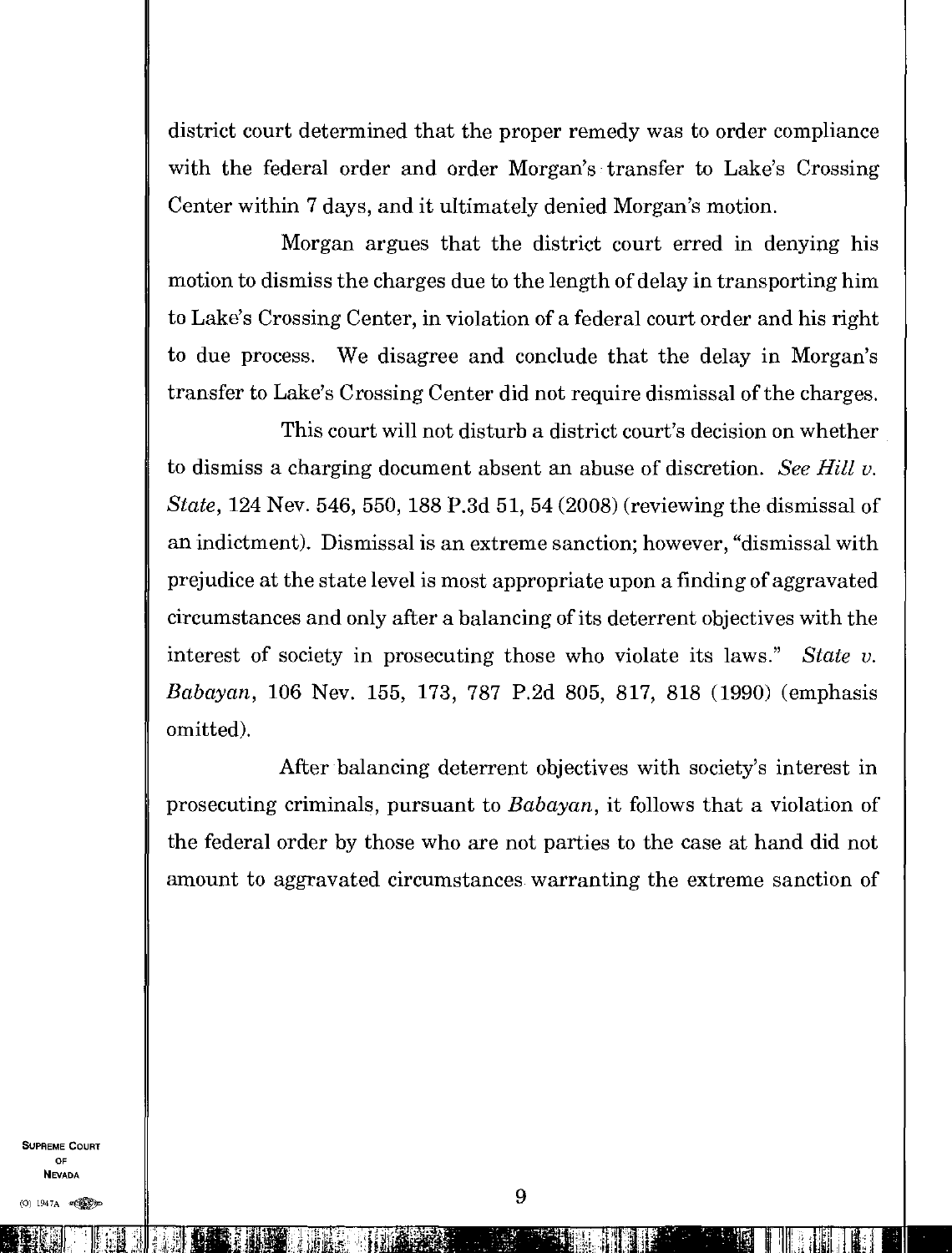dismissing Morgan's charges.<sup>6</sup> Therefore, the district court did not abuse its discretion in denying Morgan's motion to dismiss the charges. <sup>7</sup>

*The district court did not err with respect to jury selection* 

Morgan contends that: (1) the district court committed structural error when it allegedly made a ruling on his motion to strike the jury venire before conducting an evidentiary hearing, (2) he was entitled to a new venire, (3) the district court abused its discretion in determining the manner in which voir dire was conducted, and (4) the district court erred in overruling his *Batson* challenge.<sup>8</sup> We disagree with each of Morgan's contentions in turn.

<sup>7</sup>After considering Morgan's argument that the State's information was impermissibly vague and violated his Sixth Amendment right to be informed of his charges, we conclude that the information adequately notified Morgan of the charges he was expected to defend, and thus, the district court did not abuse its discretion in denying his motion to dismiss the charges or alternatively plead particular facts. *See Hill v. State,* 124 Nev. 546, 550, 188 P.3d 51, 54(2008) (stating that this court will not disturb a district court's decision on whether to dismiss a charging document absent an abuse of discretion).

<sup>8</sup>Morgan additionally contends that the district court made statements during voir dire that denied him the presumption of innocence. *See Walters v. State,* 129 Nev. 886, 889, 313 P.3d 243, 246 (2013) ("The

SUPREME COURT OF NEVADA

(C)) 1947A e

le të t

<sup>6</sup>In addition to the federal order, Morgan also relied upon distinguishable cases inapplicable to his case, and he now alternatively argues for the first time on appeal, without providing any relevant authority, that he should be awarded 10 days' credit for each day over 7 that he remained in confinement. We decline to address this issue. *See State v. Powell,* 122 Nev. 751, 756, 138 P.3d 453, 456 (2006) ("Generally, failure to raise an issue below bars consideration on appeal." (internal quotation marks omitted)); *Maresca v. State,* 103 Nev. 669, 673, 748 P.2d 3, 6 (1987) ("It is appellant's responsibility to present relevant authority and cogent argument; issues not so present need not be addressed by this court.").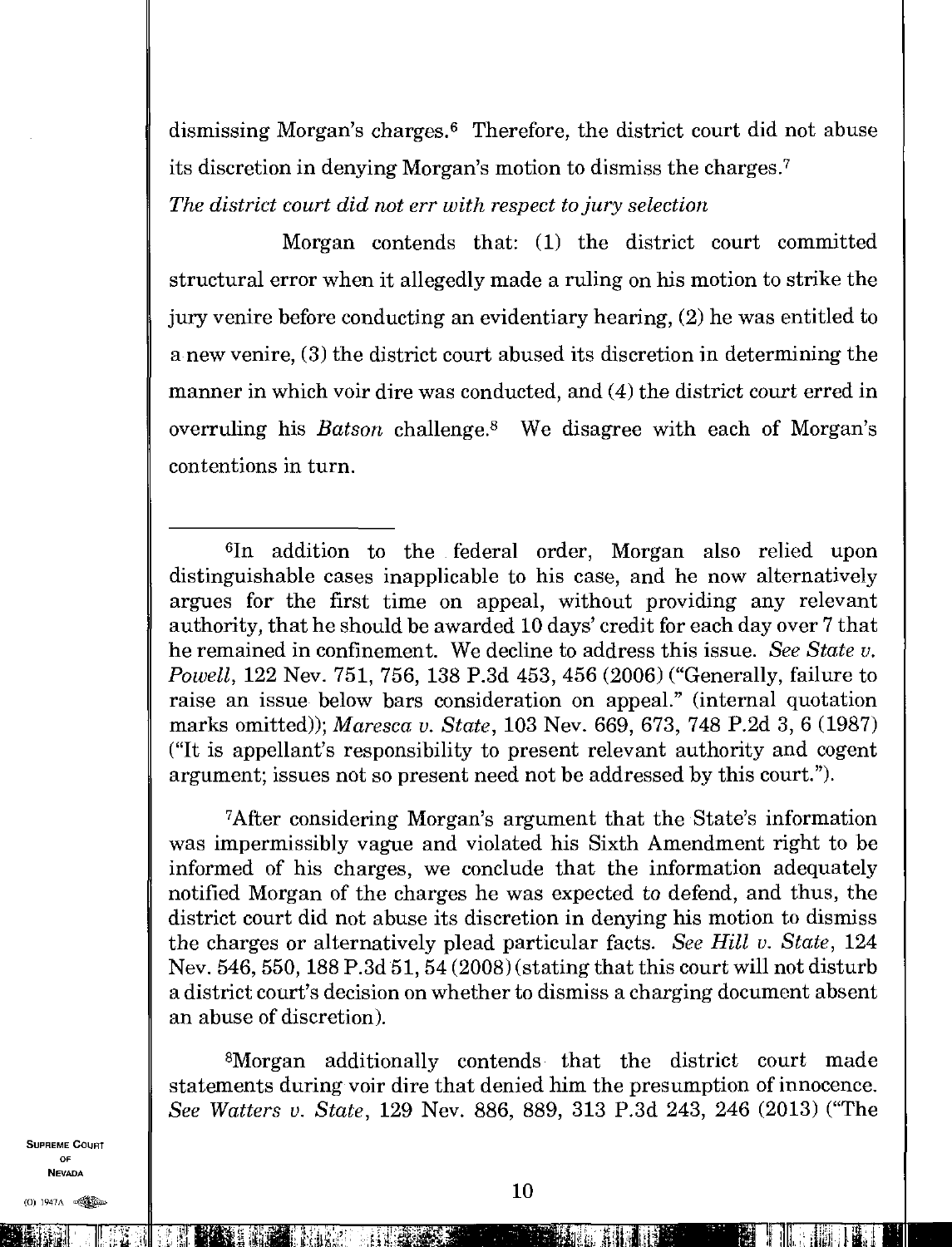*The district court did not commit structural error when Morgan moved to strike the jury venire* 

Morgan argues that the district court committed structural error when he moved to strike the jury venire, which mandates reversal of his conviction under *Buchanan v. State,* 130 Nev. 829, 335 P.3d 207 (2014). We disagree.

This court reviews de novo whether the district court's actions constituted structural error. *See Barral v. State,* 131 Nev. 520, 523, 353 P.3d 1197, 1198 (2015). This court has held that "when a defendant moves the court to strike a jury venire, and the district court determines that an evidentiary hearing is warranted, it is structural error for the district court to deny the defendant's challenge before holding that hearing to determine the merits of the motion." *Buchanan,* 130 Nev. at 833, 335 P.3d at 210.

Here, the district court's actions did not violate *Buchanan.* The court initially denied Morgan's first challenge to the jury panel and request for a hearing because it believed that the veniremembers were randomly

SUPREME COURT OP **NEVADA** 

for 1947<br>**for the first set of the first set of the first set of the first set of the first set of the first set of the** <br>**for the first set of the first set of the first set of the first set of the first set of the first** 

771 - Petro Barnett, 1980 - Petro Barnett, 1980 - Petro Barnett, 1980 - Petro Barnett, 1980 - Petro Barnett, 1<br>1980 - Petro Barnett, 1980 - Petro Barnett, 1980 - Petro Barnett, 1980 - Petro Barnett, 1980 - Petro Barnett,

presumption of innocence, although not articulated in the Constitution, is a basic component of a fair trial under our system of criminal justice." (internal quotation marks omitted)); *see also* NRS 175.201 (providing that a criminal defendant is presumed innocent until the State proves otherwise beyond a reasonable doubt). The record demonstrates that the district court instructed the jury on the proper presumption of innocence and burden of proof shortly after the alleged error occurred. Further, after the jury was empaneled, the district court again correctly instructed the jury on the proper presumption of innocence. Finally, at the conclusion of trial, the jury was given the correct instructions on the burden of proof and the presumption of innocence. Because the district court properly instructed the jury, and no evidence indicated that the jury ignored its instructions, Morgan was not denied the presumption of innocence. *See Leonard v. State,*  117 Nev. 53,66, 17 P.3d 397, 405 (2001) ("A jury is presumed to follow its instructions." (internal quotation marks omitted)).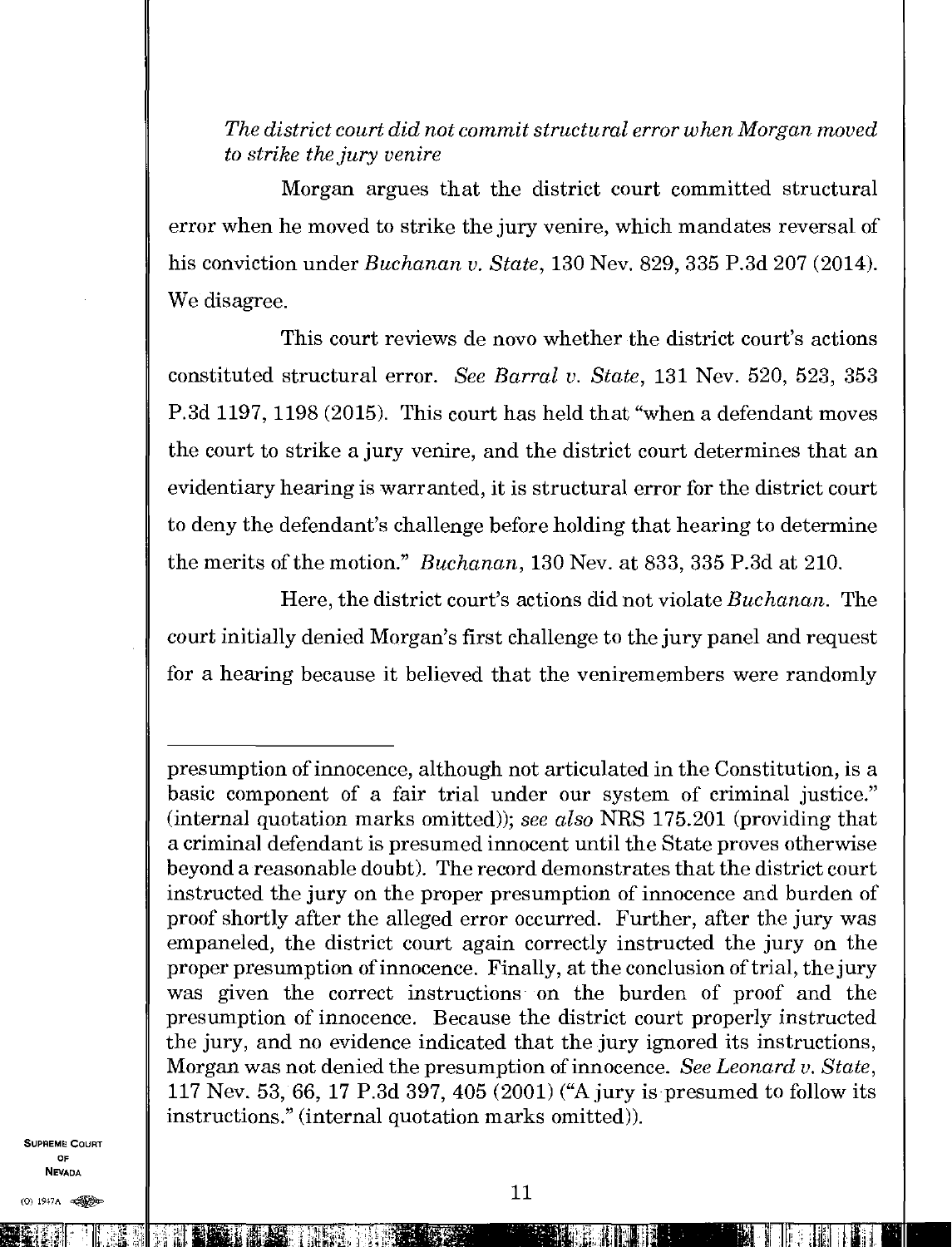chosen. Morgan renewed his motion for a hearing a few hours later because one of the three African-American veniremembers was not eligible to serve on the jury. Initially, the district court denied Morgan's renewed motion, but after the State brought the method by which the jury commissioner selects potential jurors to the district court's attention and Morgan stated that he would like to have a hearing with the jury commissioner to determine how the jury panels are assembled, the district court decided to allow the jury commissioner to testify in order to resolve the issue. The district court set the matter for hearing despite the fact that it knew that the jury commissioner did not inquire about race, creed, or color. After a hearing on the merits, the district court once again denied Morgan's motion to disqualify the jury paneL Based on the district court's actions, the district court met the requirements set forth in *Buchanan,* and thus, did not commit structural error warranting reversal.

## *Morgan was not entitled to a new venire*

Morgan argues that he was entitled to a new venire because: (1) African-Americans are a distinctive group, (2) African-Americans were not fairly represented in the venire, and (3) the underrepresentation of African-Americans was due to systematic exclusion. In particular, Morgan argues that because 11.8% of Clark County residents are African-American,<sup>9</sup> the 45-person venire should have included at least 5 African-Americans, not 3. Although we agree that African-Americans are a distinctive group, we disagree with Morgan's remaining contentions.

<sup>9</sup>The State does not challenge the accuracy of this percentage obtained from the United States Census Bureau.

SUPREME COURT OF **NEVADA** 

2

kitg, It ;7 1.H kitg, It ;7 1.H kitg, It ;7 1.H kitg, It ;7 1.H kitg, It ;7 1.H kitg, It ;1 1.H kitg, It ;1 1.<br>Ethnologies in the form of the form of the form of the form of the form of the form of the form of the form of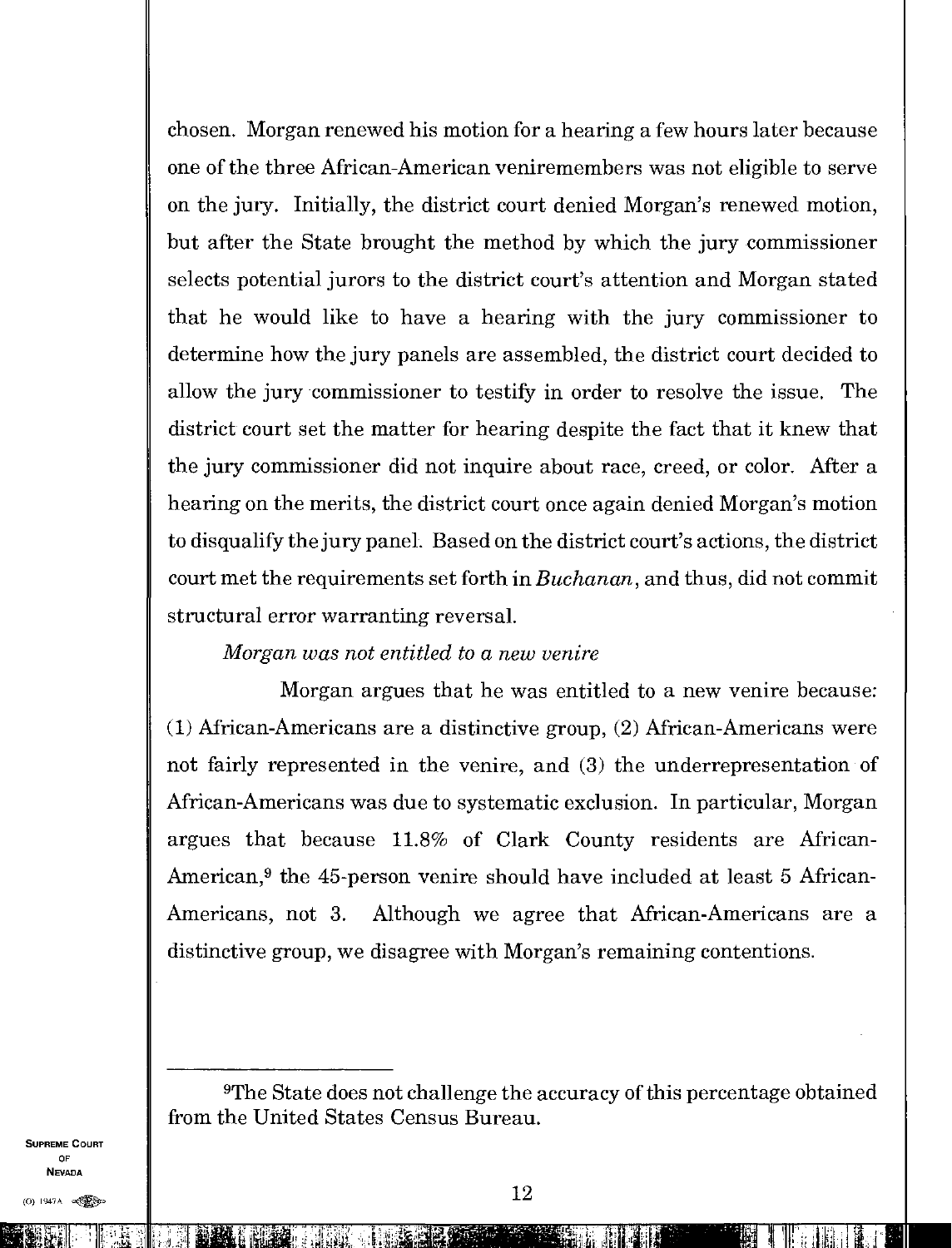The Sixth and Fourteenth Amendments of the United States Constitution guarantee "a venire selected from a fair cross section of the community." *Williams v. State,* 121 Nev. 934, 939, 125 P.3d 627, 631 (2005).

> To demonstrate a prima facie violation of the fair-cross-section requirement, the defendant must show:

> > (1) that the group alleged to be excluded is a "distinctive" group in the community; (2) that the representation of this group in venires from which juries are selected is not fair and reasonable in relation to the number of such persons in the community; and (3) that this underrepresentation is due to systematic exclusion of the group in the jury-selection process.

*Id.* at 940, 125 P.3d at 631 (internal quotation marks and emphases omitted).

Under the first prong, the parties correctly agree that African-Americans are a distinctive group in the community. *See id.* Accordingly, we address the remaining contested prongs.

Under the second prong, to determine whether the representation of African-Americans in the venire is fair and reasonable, this court calculates the absolute and comparative disparities.<sup>10</sup> See Evans *v. State,* 112 Nev. 1172, 1187, 926 P.2d 265, 275 (1996) (stating that "a comparative disparity well below 50% is unlikely to be sufficient [to show

SUPREME COURT OF NEVADA

10:11:11:11

<sup>10</sup>"Unlike the absolute disparity, the comparative disparity takes into account the size of the group in addition to the absolute difference between the group's proportionate representation in the community and its representation in the jury pool." *Evans v. State,* 112 Nev. 1172, 1187 n.15, 926 P.2d 265, 275 n.15 (1996).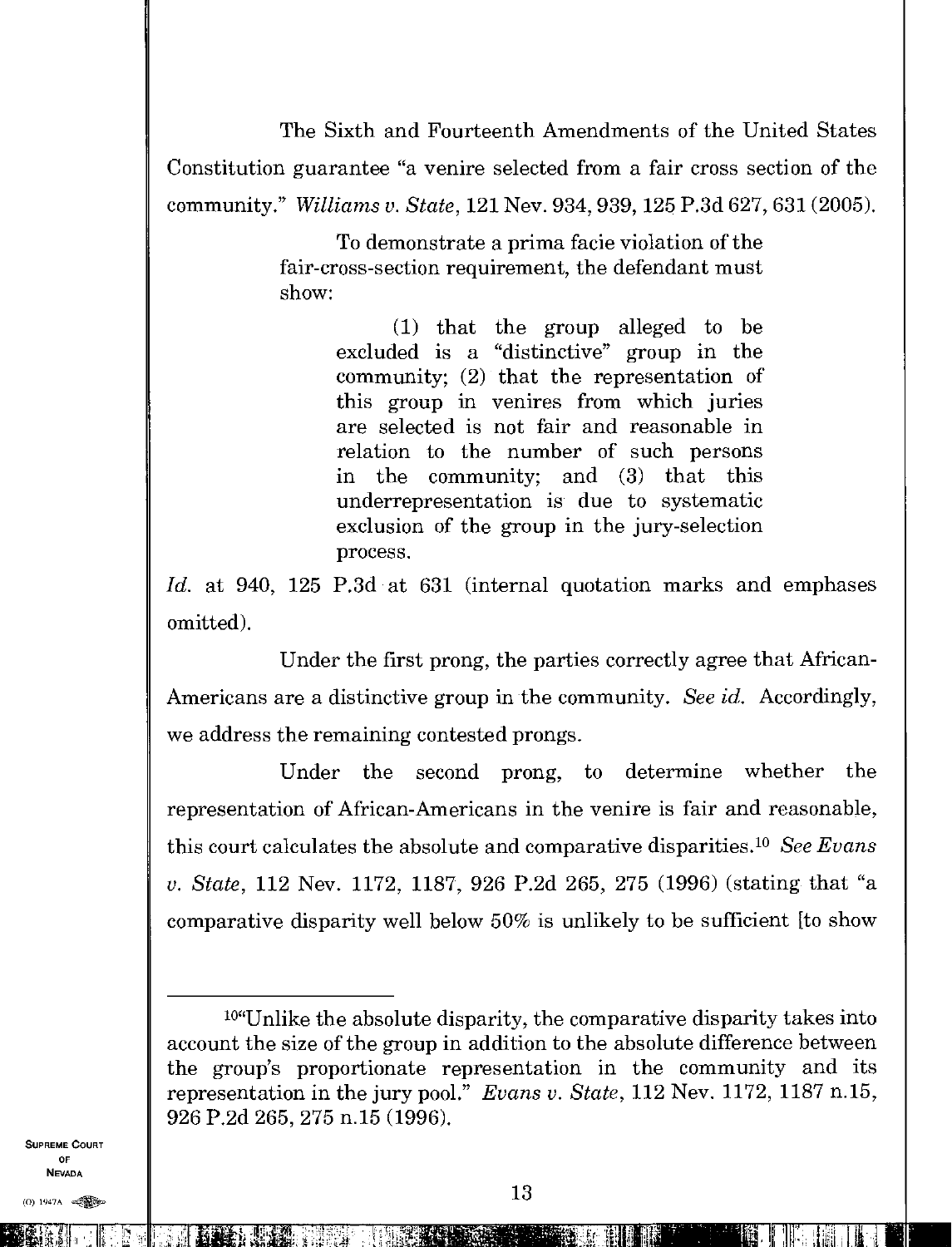underrepresentation]" (citing *State v. Lopez*, 692 P.2d 370, 377 (Idaho Ct.) App. 1984) (holding that "a comparative disparity well over 50% is strong evidence of underrepresentation" and "[a] comparative disparity of about 50% may or may not be adequate to show such underrepresentation, depending in part upon the size of the group in question," and concluding that an absolute disparity of 5% and comparative disparity of 61%, taken together, were sufficient to show that the underrepresentation in the venire was not fair or reasonable) (internal quotation marks omitted))). Here, African-Americans comprised of 6.7% of the 45-person venire. This mathematically results in an absolute disparity of 5.1% and a comparative disparity of  $43.2\%$ .<sup>11</sup> Therefore, the given disparities here fail to sufficiently show underrepresentation. Because the second prong proves fatal for Morgan, analysis of the third prong is unnecessary. Based on the foregoing, Morgan failed to demonstrate a prima facie violation of his Sixth Amendment right to a venire composed of a fair cross section of the community, and thus, Morgan was not entitled to a new venire.

*The district court did not abuse its discretion in determining the manner in which voir dire was conducted* 

The district court explained to the parties how it would conduct voir dire. First, the district court would ask the jury panel 20 basic questions. The parties could then request to strike jurors for cause. After removing jurors for cause, the district court would seat 13 individuals inside the jury box. Once the 13 individuals were seated, the State would have the opportunity to ask its questions. Then the defense would have its turn to ask its questions. Once the defense concluded its questions, the parties would approach the bench and the district court would ask whether they

<sup>11</sup>Morgan miscalculates the comparative disparity to be  $56.4\%$ .

SUPREME COURT OF NEVADA

**自相要的样子的 医心室下垂 医二次反射性腹膜膜肿胀 的复数医**尿 医二十二十二 朝佛 医胆甾醇 医胆甾醇 建立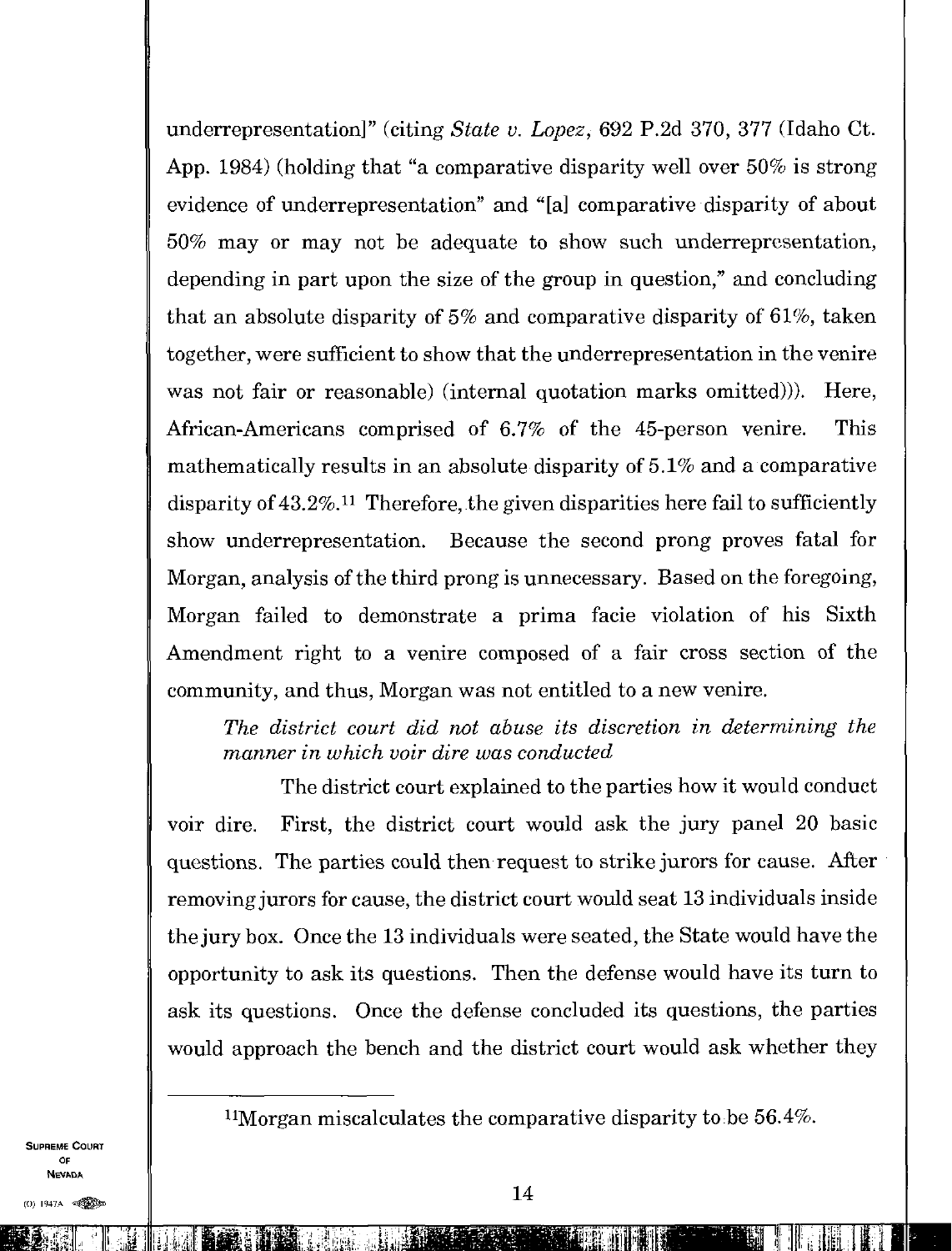passed the prospective jurors for cause. If any individuals were excused for cause, their open seats would be filled with a new prospective juror. The next round of questioning would then begin. If both the State and the defense passed for cause, the district court would ask the State for its peremptory challenge. Each side would have four peremptory challenges, and one for the alternate juror. If the State chose to exercise its first peremptory challenge and the juror was excused, that juror's seat would be filled by the next juror in the venire. Each party's opportunity to use a peremptory challenge would alternate, but if a party waived the peremptory challenge on their turn, they would lose it.

Morgan opposed the district court's "use or lose" method of peremptory challenges by arguing that he should be allowed to exercise all of his peremptory challenges on the worst prospective jurors, although he conceded that multiple courts utilize this use or lose method. Morgan relied on *Gyger v. Sunrise Hospital & Medical Center, LLC,* Docket No. 58972 (Order of Affirmance, December 18, 2013), an unpublished civil order, to support his position that it is error to require a party to exercise a peremptory challenge without knowing the next juror in the pool. In response to Morgan's opposition, the district court stated that he should pay attention to the 20 questions it would ask.

Morgan asserts that the district court unreasonably restricted his use of peremptory challenges during voir dire by requiring the parties to use or lose such challenges before qualifying 23 potential jurors.<sup>12</sup> We

SUPREME COURT OF NEVADA

l'IL1,1111'41•11111 1111H:

 $12M$ organ additionally argues that in rejecting several questions he posed in voir dire, the district court denied his right to effective assistance of counsel and due process and, thus, the district court placed unreasonable restrictions on the scope of voir dire. "The court shall conduct the initial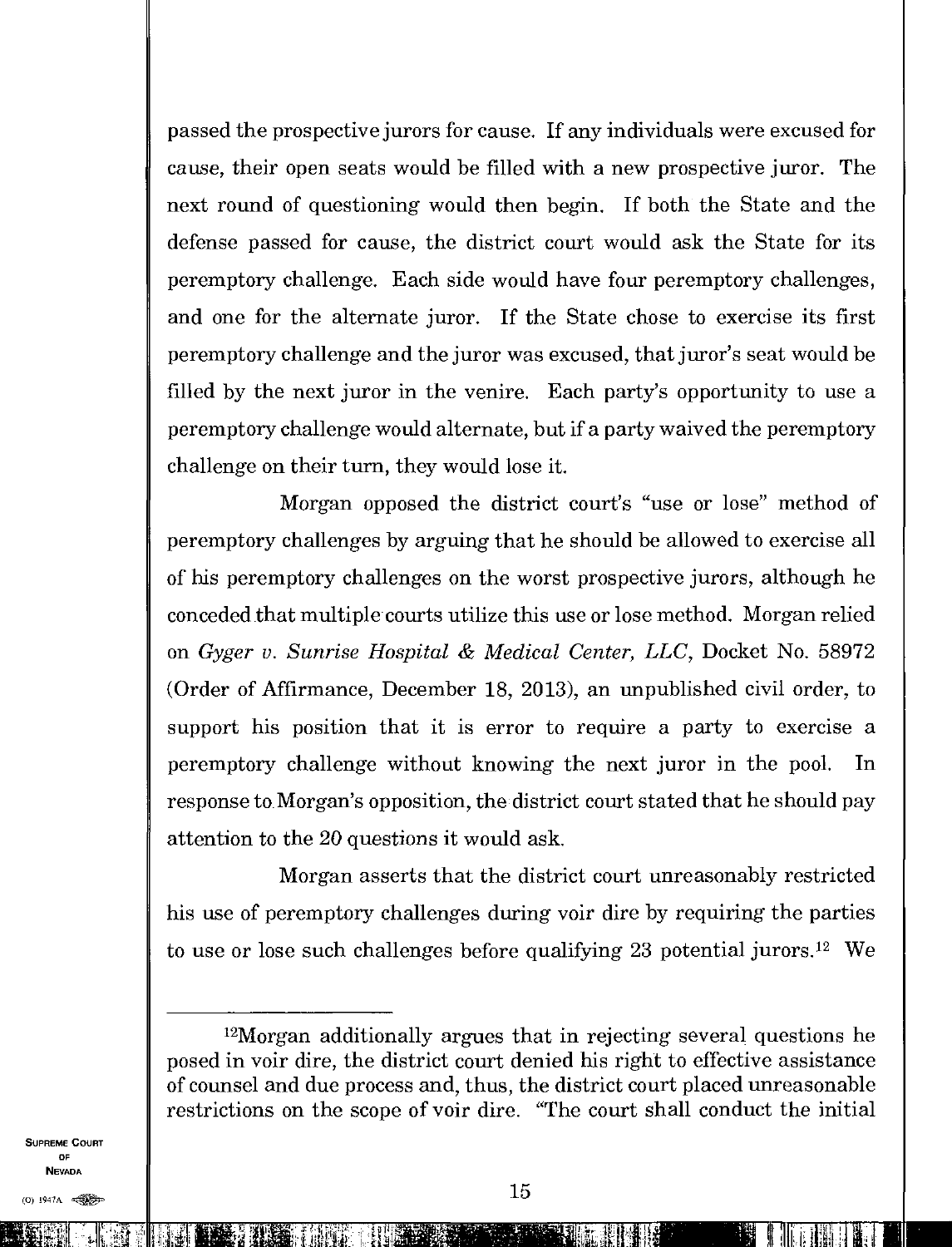disagree and conclude that the district court did not abuse its discretion in determining the manner in which voir dire was conducted, as *Gyger* is distinguishable from this case.

" $[$ T $]$ he scope of voir dire and the method by which voir dire is pursued are within the discretion of the district court." *Salazar v. State,*  107 Nev. at 985, 823 P.2d at 274 (internal citations and quotation marks omitted). "If the offense charged is punishable by imprisonment. . . , each side is entitled to four peremptory challenges." NRS 175.051(2). "The State and the defendant shall exercise their challenges alternatively, in that order. Any challenge not exercised in its proper order is waived." NRS 175.051(3). Further, each side is entitled to one peremptory challenge for an alternate juror. NRS 175.061(5). In examining prospective jurors, NRS  $16.030(4)$  is illustrative:<sup>13</sup>

> The persons whose names are called must be examined as to their qualifications to serve as jurors. If any persons on the panel are excused for cause, they must be replaced by additional persons who must also be examined as to their

examination of prospective jurors, and defendant or the defendant's attorney and the district attorney are entitled to supplement the examination by such further inquiry as the court deems proper. Any supplemental examination must not be unreasonably restricted." NRS 175.031. We conclude that the district court did not unreasonably restrict the scope of Morgan's supplemental examination during voir dire and, thus, did not abuse its discretion because review of the record reveals that although the district court rejected several questions Morgan posed, he was still able to exercise the line of questioning on other occasions during voir dire. *See Salazar v. State,* 107 Nev. 982, 985, 823 P.2d 273, 274 (1991) (stating that we review the scope of voir dire for an abuse of discretion).

<sup>13</sup>Although this statute pertains to trial by jury in civil practice, "[t]rial juries for criminal actions are formed in the same manner as trial juries in civil actions." NRS 175.021(1).

SUPREME COURT OF NEVADA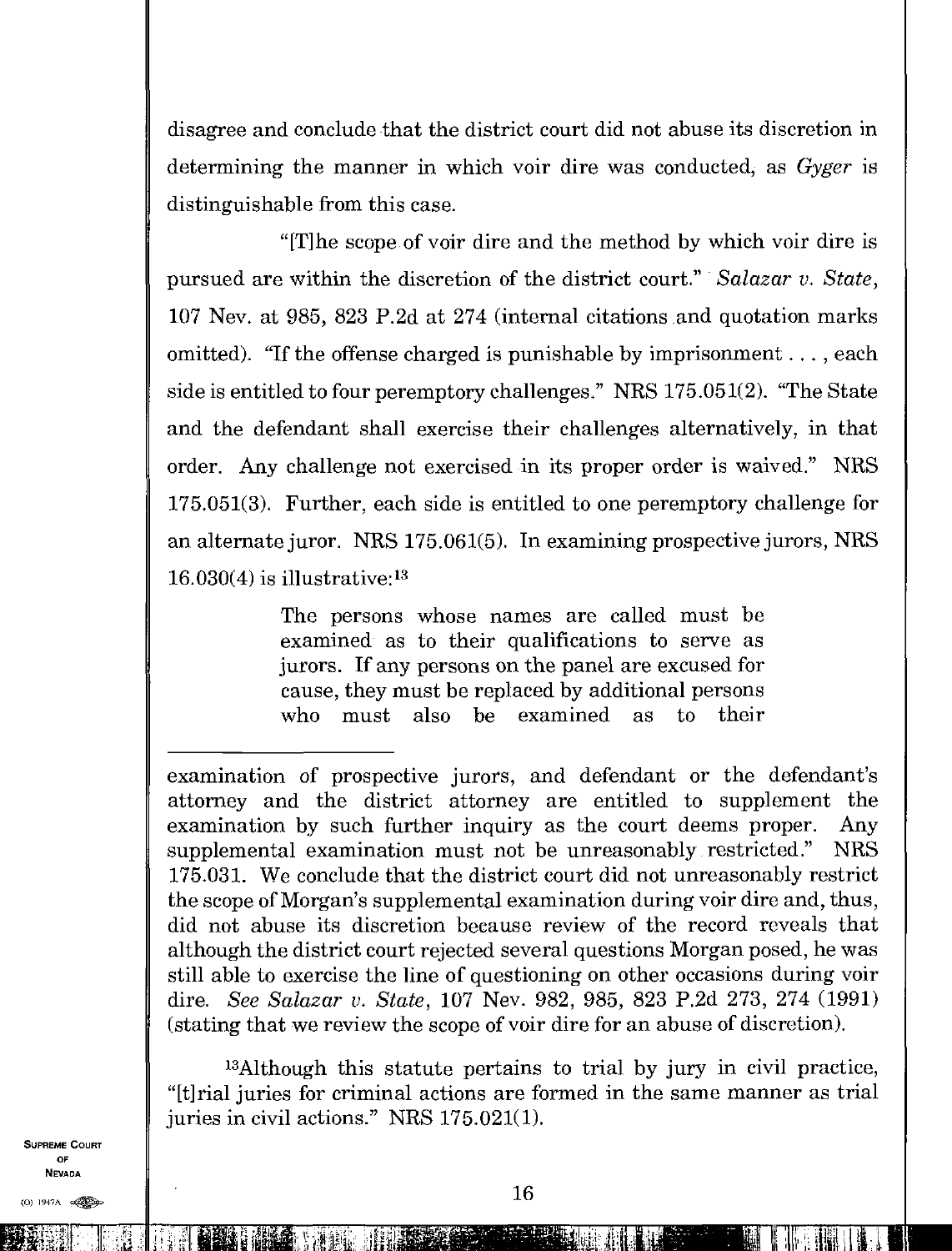qualifications. . . When a sufficient number of prospective jurors has been qualified to complete the panel, each side shall exercise its peremptory challenges out of the hearing of the panel by alternately striking names from the list of persons on the panel. After the peremptory challenges have been exercised, the persons remaining on the panel who are needed to complete the jury shall, in the order in which their names were drawn, be regular jurors or alternate jurors.

Here, the court examined the 45-person panel of prospective jurors as to their qualifications by asking 20 general questions before excusing 5 jurors for cause. This occurred prior to seating 13 individuals inside the jury box. Thus, only qualified individuals were selected to sit in the jury box, and the court replaced any juror who was removed with another who was also previously qualified. Further, the court agreed to ask certain questions that the parties requested before each side was allowed to individually voir dire the remaining panel members. Therefore, the district court did not unreasonably restrict supplemental examination and, thus, did not abuse its discretion by employing the use or lose method of peremptory challenges.

Moreover, *Gyger,* the unpublished civil order Morgan relied on below, is distinguishable from this case. In *Gyger,* the district court sat the 12 prospective jurors in the jury box *before* voir dire examination began Thus, when the court would replace an excused juror, the district court would first question the newly seated juror before counsel would begin their questioning. This court concluded that the use or lose method of peremptory challenges the district court employed unreasonably restricted the voir dire process because "[t] he purpose of voir dire is to ensure that a fair and impartial jury is seated and the voir dire process used in this case worked directly against this purpose by forcing the parties' attorneys to guess about

SUPREME COURT OF NEVADA

(0) 1947A 《 图

igiMi:.WM.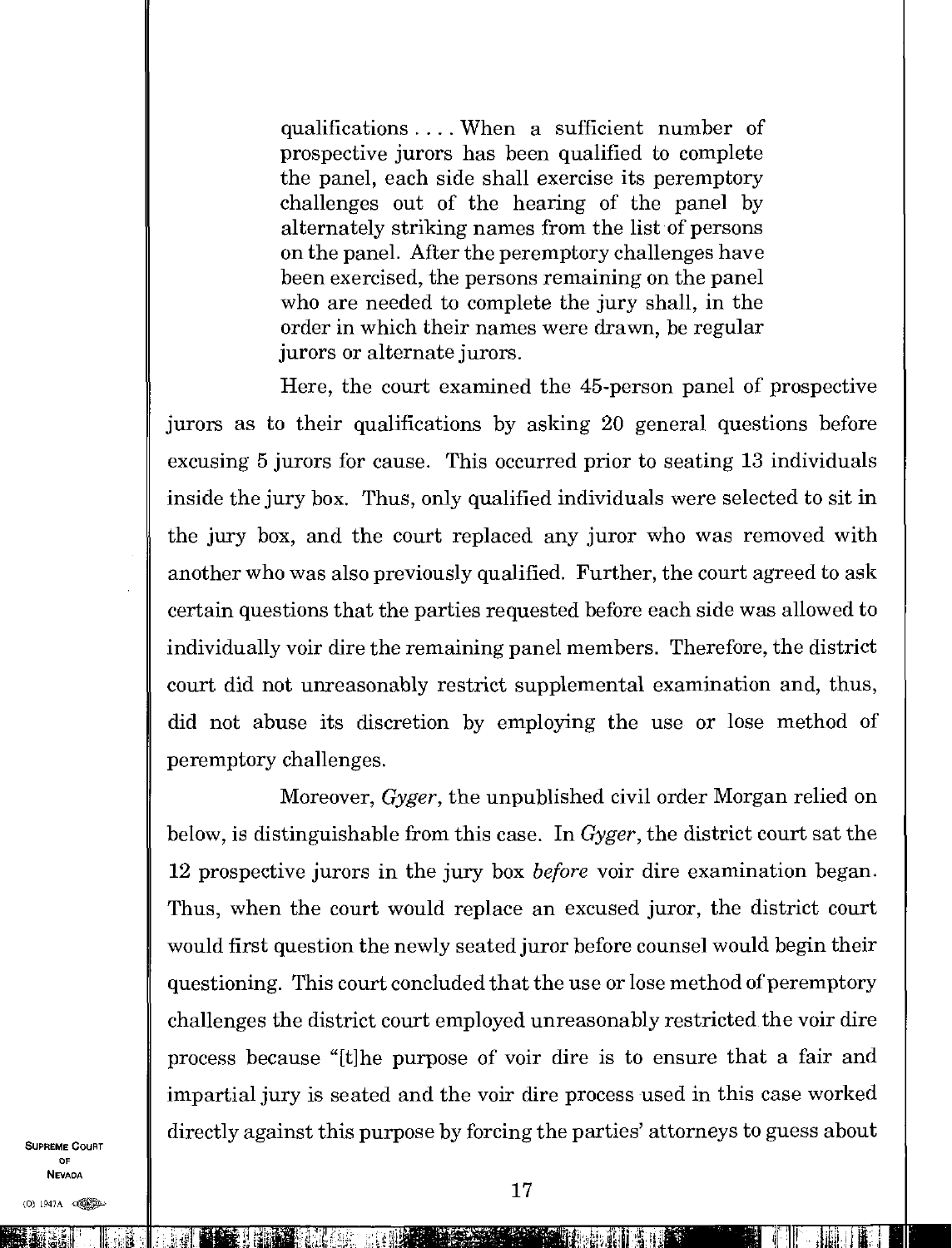the comparative fairness of potential jurors who were not yet seated." (Internal citation omitted.) Although *Gyger* and the case at hand employed the same use or lose method of peremptory challenges, employing this method *after* the court conducts its initial examination of prospective jurors sets this case apart from *Gyger.* Therefore, in rejecting the application of *Gyger* in the instant case, and employing its chosen method of voir dire, the district court did not abuse its discretion.

*The district court properly overruled* Morgan's *Batson challenge* 

The State used its second peremptory challenge to strike prospective juror no. 24, an identifiably gay member. Morgan made a *Batson* challenge against the State's strike based on sexual orientation. Although the district court never made a finding as to whether Morgan made out a prima face case of discrimination, it denied Morgan's challenge.<sup>14</sup> Before addressing Morgan's contention that the district court erred in overruling his *Batson* challenge based on sexual orientation, we take this opportunity to first address whether sexual orientation should be recognized under *Batson—a* novel issue before this court. In answering in the affirmative, we align this court with the Ninth Circuit.

"[T]he use of peremptory challenges to remove potential jurors on the basis of race is unconstitutional under the Equal Protection Clause

SUPREME COURT OF NEVADA

41; Vali Go ili Elizabeth and the series of the control of the control of the control of the control of the co<br>All the control of the control of the control of the control of the control of the control of the control of t

<sup>14</sup>Morgan contends that the district court prejudged his *Batson*  challenge and that this amounted to structural error under *Brass v. State,*  128 Nev. 748, 291 P.3d 145 (2012). However, we conclude that Morgan's contention lacks merit because he concedes that the *Batson* hearing occurred prior to removing prospective juror no. 24. *See Brass,* 128 Nev. at 750, 291 P.3d at 147 (holding "that when a defendant asserts a Batson violation, it is structural error to dismiss the challenged juror prior to conducting the *Batson* hearing because it shows that the district court predetermined the challenge before actually hearing it").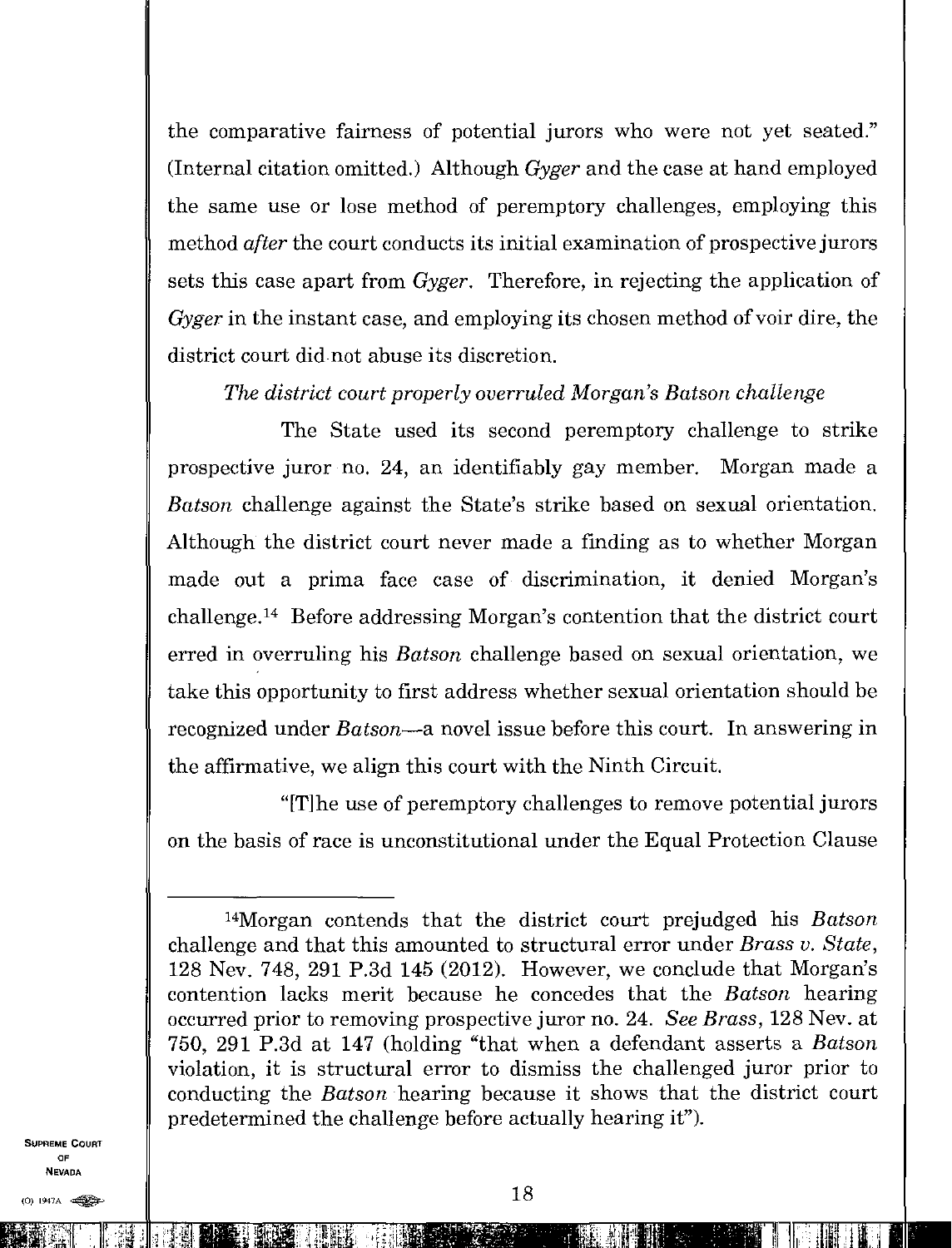of the United States Constitution." *Diomampo v. State,* 124 Nev. 414, 422, 185 P.3d 1031, 1036 (2008) (citing *Batson v. Kentucky,* 476 U.S. 79, 86 (1986)). The scope of *Batson* has been expanded "to prohibit striking jurors solely on account of gender." *Watson v. State,* 130 Nev. 764, 774, 335 P.3d 157, 165 (2014) (citing *J.E.B. v. Alabama ex rel. T.B.,* 511 U.S. 127, 140-43 (1994)). Although the United States Supreme Court has yet to address whether *Batson* extends to sexual orientation, the United States Court of Appeals for the Ninth Circuit concluded in the affirmative. *See SmithKline Beecham Corp. v. Abbott Labs.,* 740 F.3d 471, 486 (9th Cir. 2014). In reaching its decision, the Ninth Circuit first established that classifications based on sexual orientation are subject to heightened scrutiny, and the court further concluded that equal protection prohibited striking a juror on this basis. *Id.* at 484. The court elucidated how "[g]ays and lesbians have been systematically excluded from the most important institutions of selfgovernance." *Id.* Moreover, "[s] trikes exercised on the basis of sexual orientation continue this deplorable tradition of treating gays and lesbians as underserving of participation in our nation's most cherished rites and rituals." *Id.* at 485. Such strikes "deprive individuals of the opportunity to participate in perfecting democracy and guarding our ideals of justice on account of a characteristic that has nothing to do with their fitness to serve." Id. In sum, "[t]he history of exclusion of gays and lesbians from democratic institutions and the pervasiveness of stereotypes [led] [the Ninth Circuit] to conclude that *Batson* applies to peremptory strikes based on sexual orientation." *Id.* at 486. We take this opportunity to adopt *SmithKline's* holding and expand *Batson* to sexual orientation.

In addressing whether the district court erred in overruling Morgan's *Batson* challenge based on sexual orientation, "the trial court's

SUPREME COURT OF NEVADA

Elander<br>Elander Elander<br>Elander Elander Elander Elander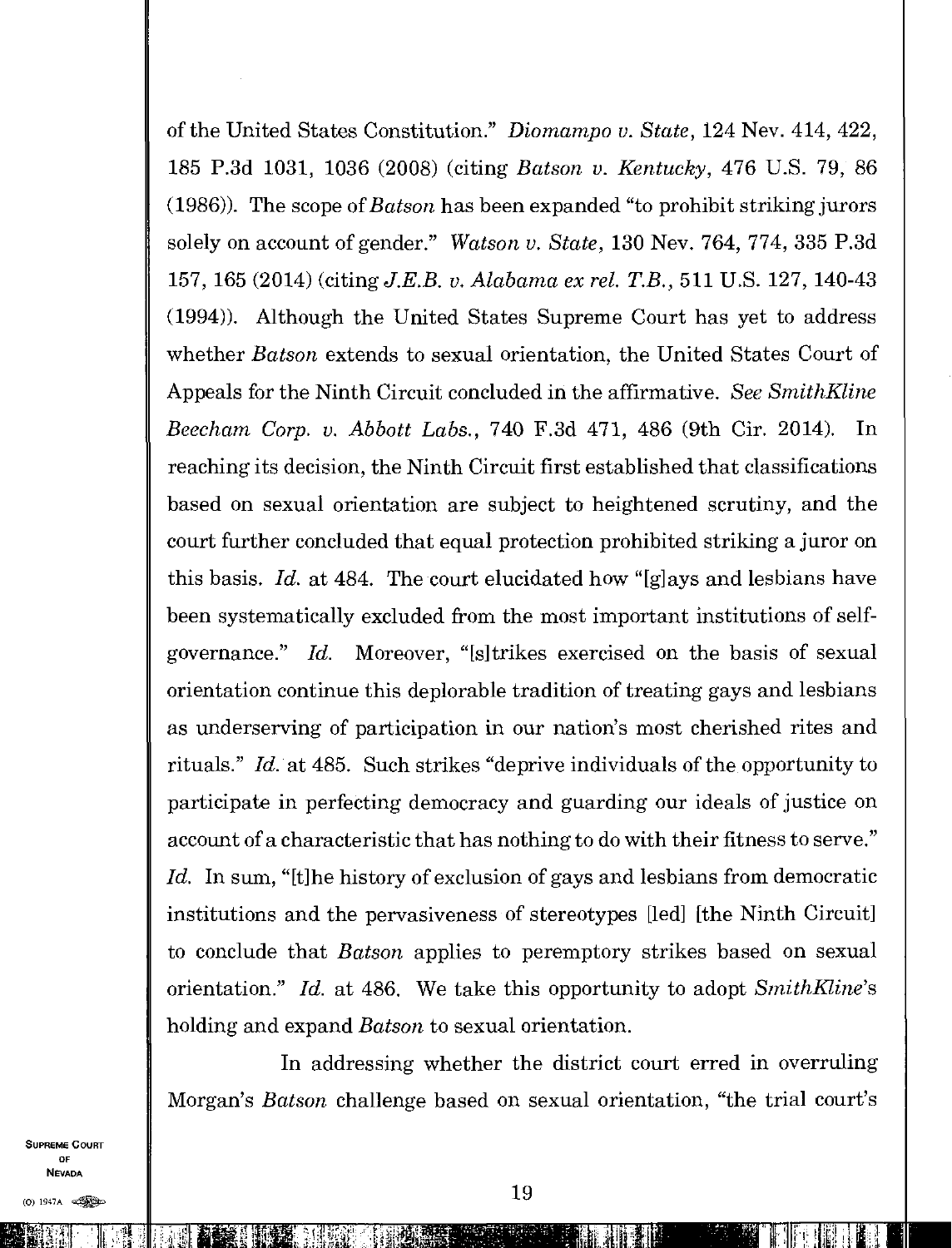decision on the ultimate question of discriminatory intent represents a finding of fact of the sort accorded great deference on appeal." *Diomampo,*  124 Nev. at 422-23, 185 P.3d at 1036-37 (internal quotation marks omitted). Thus, "we will not reverse the district court's decision unless clearly erroneous." *Watson,* 130 Nev. at 775, 335 P.3d at 165 (internal citation and quotation marks omitted).

"We evaluate an equal-protection challenge to the exercise of a peremptory challenge using the three-step analysis set forth by the United States Supreme Court in *Batson." Id.* at 774, 335 P.3d at 165. Accordingly, this court engages in the following analysis:

> (1) the opponent of the peremptory challenge must make out a prima facie case of discrimination, (2) the production burden then shifts to the proponent of the challenge to assert a neutral explanation for the challenge, and (3) the trial court must then decide whether the opponent of the challenge has proved purposeful discrimination.

*Ford v. State,* 122 Nev. 398, 403, 132 P.3d 574, 577 (2006).

In establishing a prima facie case of discrimination under the first step of the *Batson* analysis, "the opponent of the strike must show that the totality of the relevant facts gives rise to an inference of discriminatory purpose." *Watson,* 130 Nev. at 775, 335 P.3d at 166 (internal quotation marks omitted). This step is not onerous and "the opponent of a strike is not required to establish a pattern of strikes against members of the targeted group." *Id.* (emphasis omitted). However, "[w]here there is no pattern of strikes against members of the targeted group to give rise to an inference of discrimination, the opponent of the strike must provide other evidence sufficient to permit an inference of discrimination based on membership in the targeted group." *Id.* at 776, 335 P.3d at 166. Thus, the opponent of the strike must provide "something more" to satisfy the first

SUPREME COURT OF NEVADA

(0) 1997A

MILLI MARKA SEKARA KEMBANG KALENDARAN KEMPATAN TERSEKAT PERANJA KEMBERAN KEMBERAN PADA ATAU PERANJAHAN KEMBERA<br>MILLI PERANJAN PERANJAN PERANJAN PERANJAN PADA PADA PERANJAN PERANJAN PERANJAN PERANJAN PERANJAN PERANJAN PERA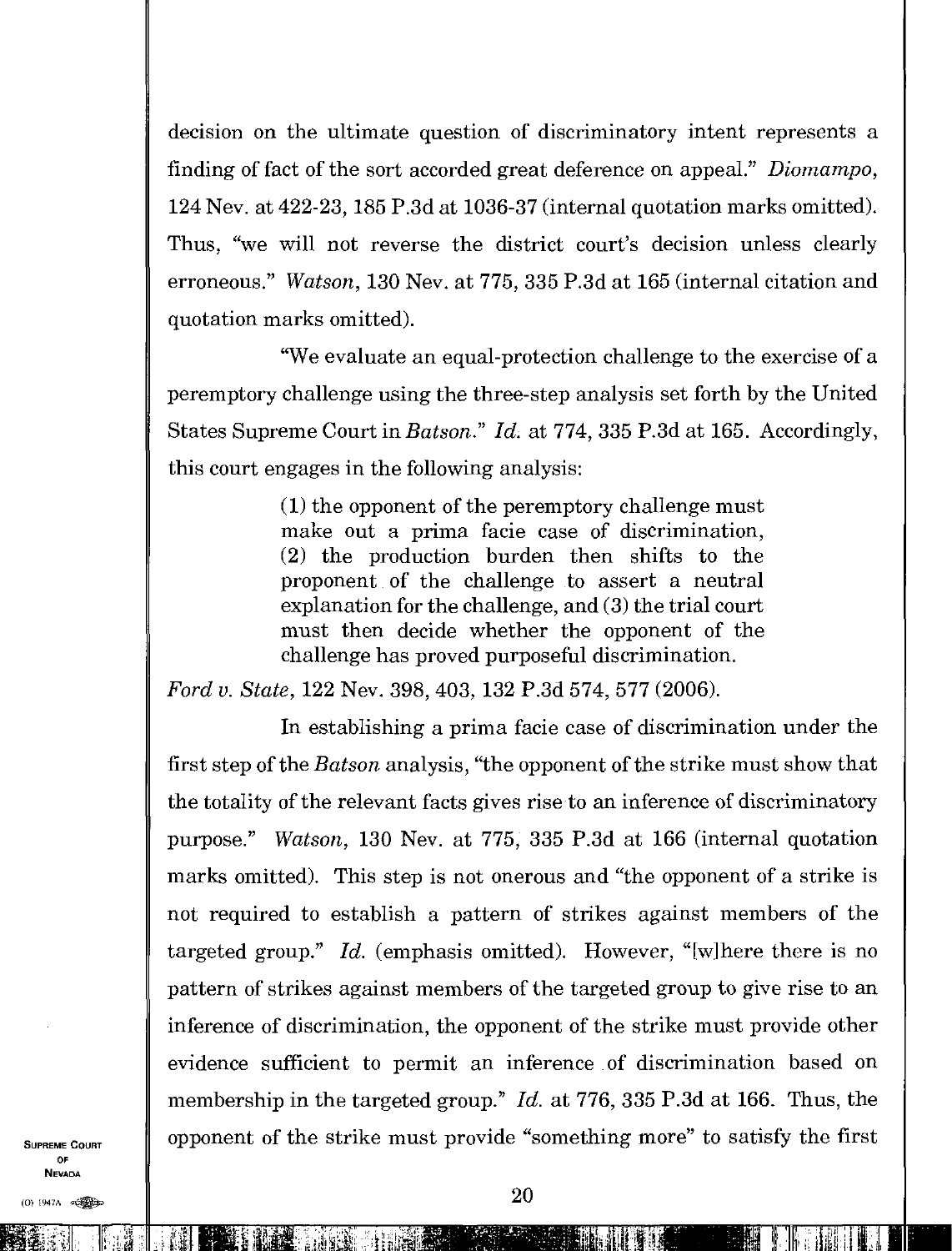step. *Id.* (internal quotation marks omitted). For example, "circumstances that might support an inference of discrimination include, but are not limited to, the disproportionate effect of peremptory strikes, the nature of the proponent's questions and statements during voir dire, disparate treatment of members of the targeted group, and whether the case itself is sensitive to bias." *Id.* at 776, 335 P.3d at 167. To successfully establish a prima facie case of discrimination based on sexual orientation, the opponent of the strike may produce evidence that "[the prospective juror] was the only juror to have identified himself as gay on the record, and the subject matter of the litigation presented an issue of consequence to the gay community" *SmithKline,* 740 F.3d at 476. However, even though striking one or two gay individuals "may not always constitute a prima facie case, it is preferable for the court to err on the side of the defendant's rights to a fair and impartial jury." *Id.* (internal quotation marks omitted).

Here, juror no. 24 was not the only juror to have identified himself as gay on the record. The State did not use a peremptory strike against the other identifiable gay member, and thus, this individual served on the jury. Accordingly, there is no pattern of strikes against gay members, no disproportionate effect of peremptory strikes, and no disparate treatment of gay members. With regard to the nature of the State's questions and statements during voir dire, although the prosecutor inquired about juror no. 24's relationship status by asking him whether he said "boyfriend, girlfriend or married," which prompted juror no. 24 to answer "partner," the prosecutor intended to inquire about his marital status and not his sexual orientation, despite not phrasing the question as "married, single, [or] divorced," as the prosecutor did with other prospective jurors. Finally, the nature of Morgan's criminal case did not involve an issue

SUPREME COURT OF NEVADA

iUkil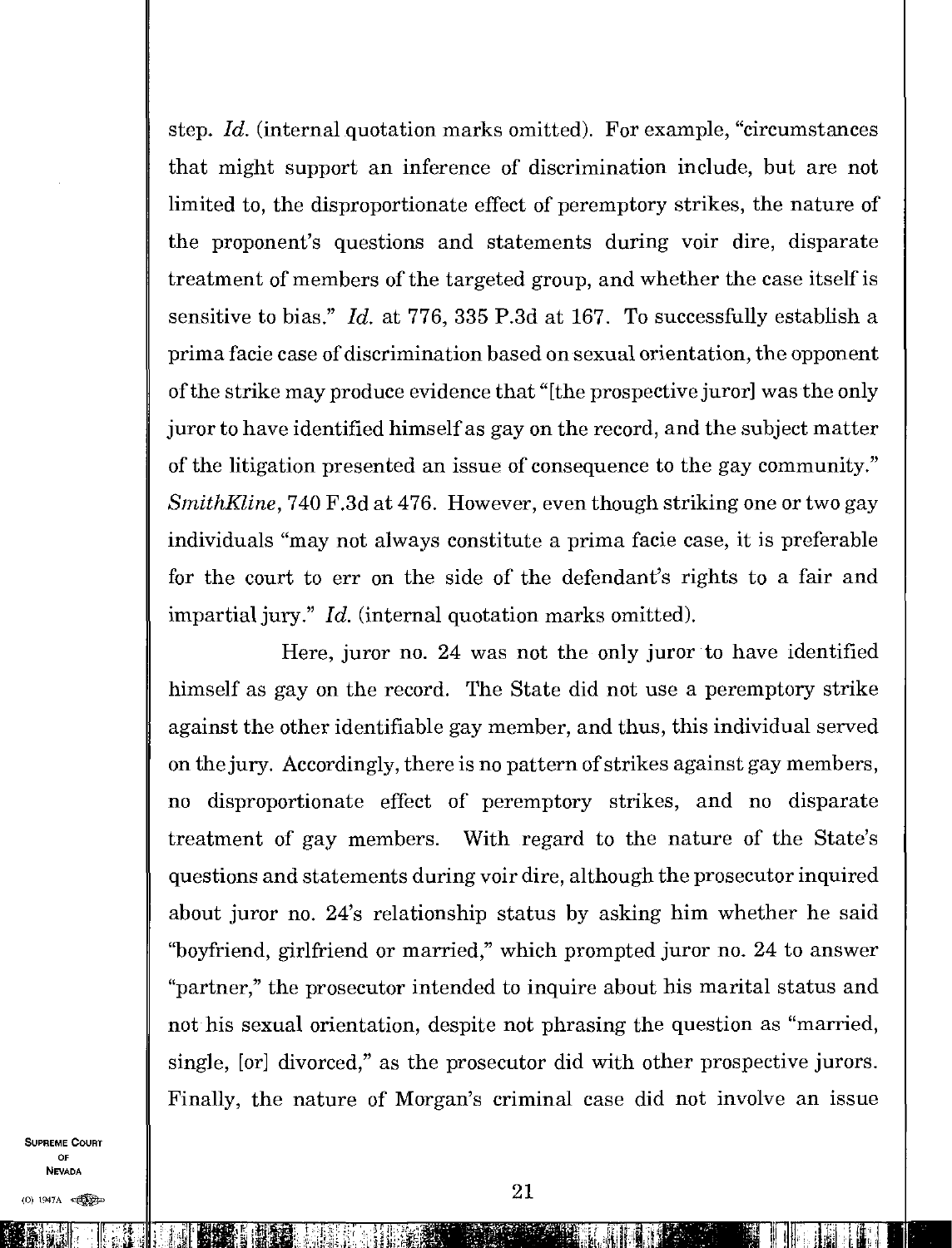sensitive to the gay community. Therefore, because we are not convinced that the totality of the circumstances gave rise to an inference of discrimination, Morgan failed to make out a prima face case of discrimination.

Further, the State, as the proponent of the peremptory challenge, provided a neutral explanation for the challenge that proved it did not engage in purposeful discrimination. After the State asserts a neutral explanation for its peremptory challenge, "the defendant bears a heavy burden in demonstrating that the State's facially [] neutral explanation is pretext for discrimination." *Conner v. State,* 130 Nev. 457, 464, 327 P.3d 503, 509 (2014). Thus, "to carry that burden, the defendant *must* offer some analysis of the relevant considerations which is sufficient to demonstrate that it is more likely than not that the State engaged in purposeful discrimination." *Id.* Relevant considerations include, "(1) the similarity of answers to voir dire questions given by veniremembers who were struck by the prosecutor and answers by those veniremembers of another [sexual orientation] who remained in the venire," and "(2) the disparate questioning by the prosecutors of struck veniremembers and those veniremembers of another [sexual orientation] who remained in the venire." *Id.* Additionally, "[a]n implausible or fantastic justification by the State may, and probably will, be found to be pretext for intentional discrimination." *Id.* (internal quotation marks omitted). "The court should evaluate all the evidence introduced by each side on the issue of whether [sexual orientation] was the real reason for the challenge and then address whether the defendant has met his burden of persuasion." *Kaczmarek v. State,* 120 Nev. 314, 334, 91 P.3d 16, 30 (2004).

SUPREME COURT OF NEVADA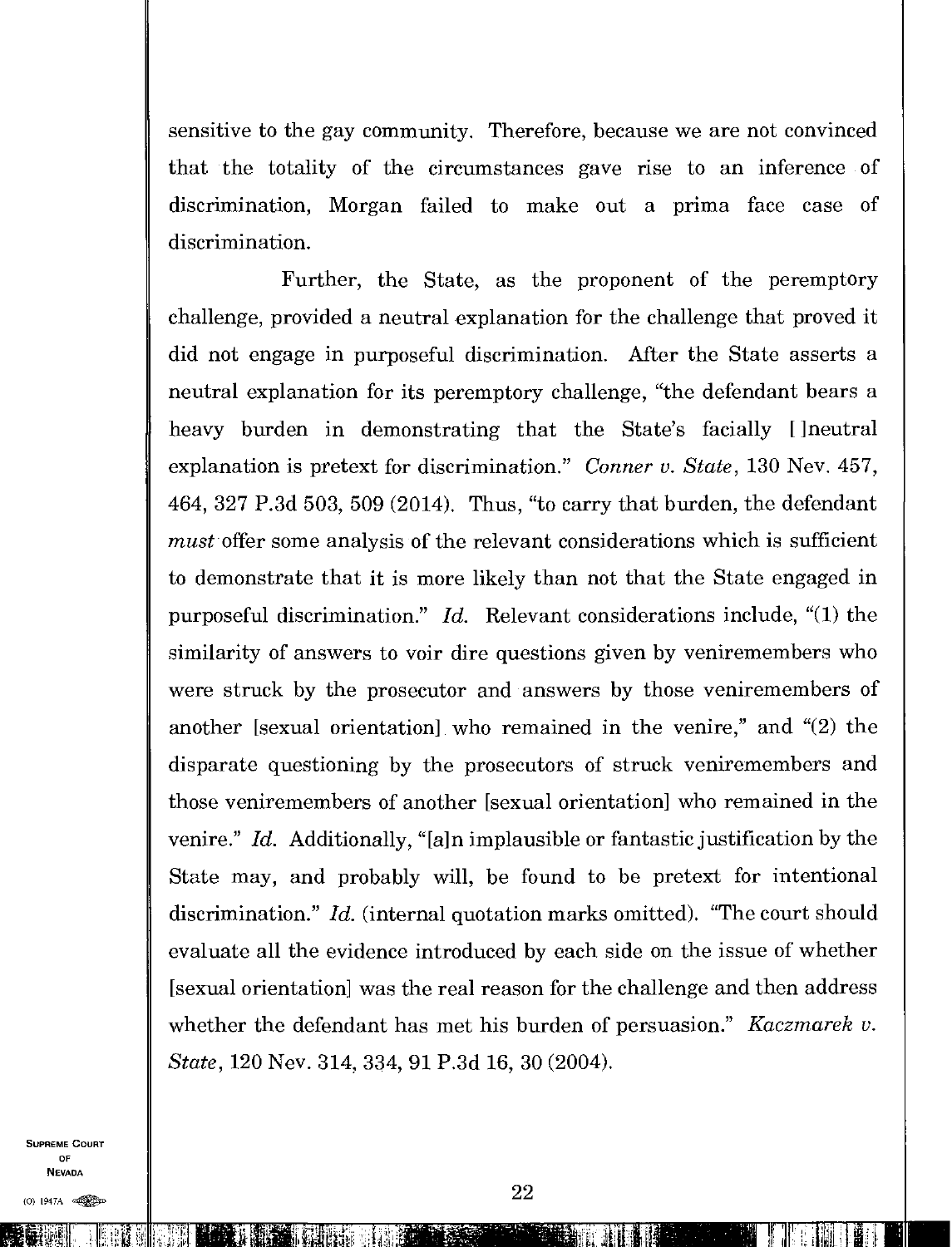Here, the prosecutor provided the district court with a neutral explanation for striking prospective juror no. 24. The State contended that juror no. 24's response during voir dire indicated an approval of the media's criticism of the police, because after the prosecutor asked who had strong feelings about the criticism of police officers portrayed in the media, juror no. 24 responded that he felt "that it's about time that the police officers . . . are being charged" and that he thought "it's gone on way too long that [the police officers have] been able to abuse the public." In response to the State's neutral reason for striking prospective juror no. 24, Morgan argued that the State's reason was pretextual because prospective juror no. 27 shared a similar view concerning police criticism in the media, but he was heterosexual and served on the jury.<sup>15</sup> The district court overruled Morgan's *Batson* challenge after it determined that the State had reason to strike juror no. 24, and after it discredited Morgan's argument that sexual orientation was the real reason for the strike.

On appeal, Morgan additionally argues that heterosexual prospective juror no. 31 similarly expressed concern about police in the media but served on the jury. Thus, Morgan contends that the State's justification was implausible. The record reflects that prospective juror no. 24 had a stronger opinion on police criticism than prospective juror nos. 27 and 31, and thus, juror no. 24 provided a dissimilar answer when compared to the heterosexual veniremembers who served on the jury. Moreover, review of the record indicates that the State asked the other identifiable gay veniremember who served on the jury whether he was "married, single, [or] divorced," instead of phrasing the question "boyfriend, girlfriend or

<sup>15</sup>For this reason, Morgan's argument that the court showed judicial bias by not allowing him to counter the State's neutral reason fails.

SUPREME COURT OF NEVADA

'7r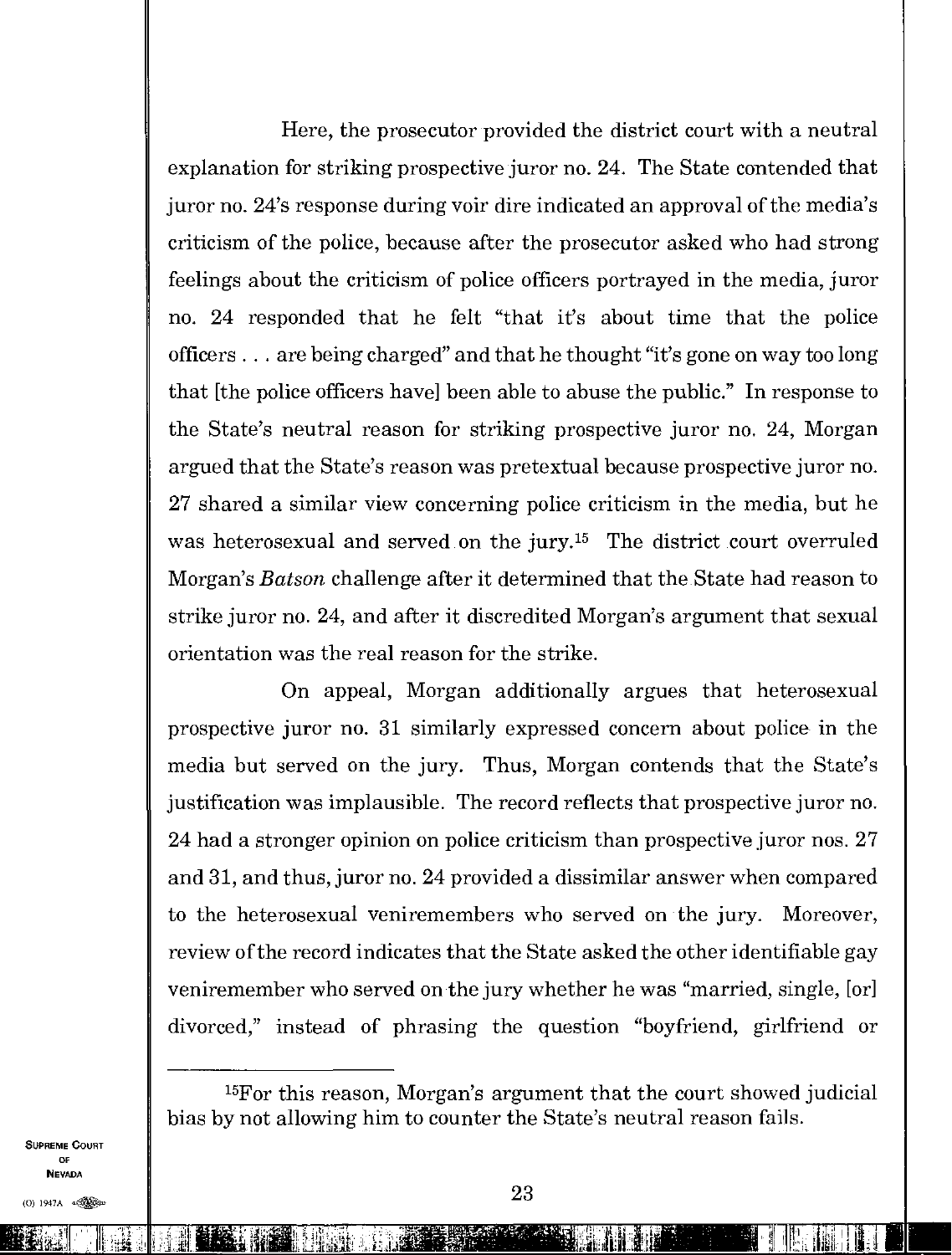married," and thus, the State did not engage in disparate questioning. Therefore, Morgan failed to demonstrate that the State's neutral explanation for striking prospective juror no. 24 was pretextual. Accordingly, the district court properly overruled Morgan's *Batson*  challenge.<sup>16</sup>

#### *The district court did not err with respect to closing arguments*

In Morgan's closing argument, his counsel stated: "What else did we hear during this trial? Maria Verduzco is still a manager at the AM/PM. . . ." The district court sustained the State's objection because evidence was not produced at trial that Maria was still the manager at the convenience store. Accordingly, upon the district court's instruction, Morgan corrected his previous statement to the jury.

Morgan argues that his constitutional rights to effective assistance of counsel were denied when the court demanded that his counsel correct the alleged misstatement.<sup>17</sup> Conversely, the State contends that

<sup>17</sup>Morgan additionally argues that during closing argument, the State engaged in prosecutorial misconduct warranting reversal. After review of the record, we conclude that the alleged prosecutorial misconduct does not warrant reversal. *See Leonard v. State,* 117 Nev. 53, 81, 17 P.3d 397, 414 (2001) ("A prosecutor's comments should be considered in context, and a criminal conviction is not to be lightly overturned on the basis of a prosecutor's comments standing alone." (internal quotation marks omitted)).

SUPREME COURT OF NEVADA  $\begin{array}{ccc}\n\text{OF} \\
\text{Nevada} \\
\hline\n\text{1947A} & 24\n\end{array}$ 

<sup>16</sup>Morgan next argues that the district court erred in denying his separate motions for a mistrial based on testimony from two witnesses. However, after review of the record, we conclude that Morgan's argument lacks merit, and thus, the district court did not abuse its discretion in denying Morgan's motions. *See Domingues v. State,* 112 Nev. 683, 695, 917 P.2d 1364, 1373 (1996) (stating that this court will not disturb the district court's decision to deny a motion for a new trial absent an abuse of discretion).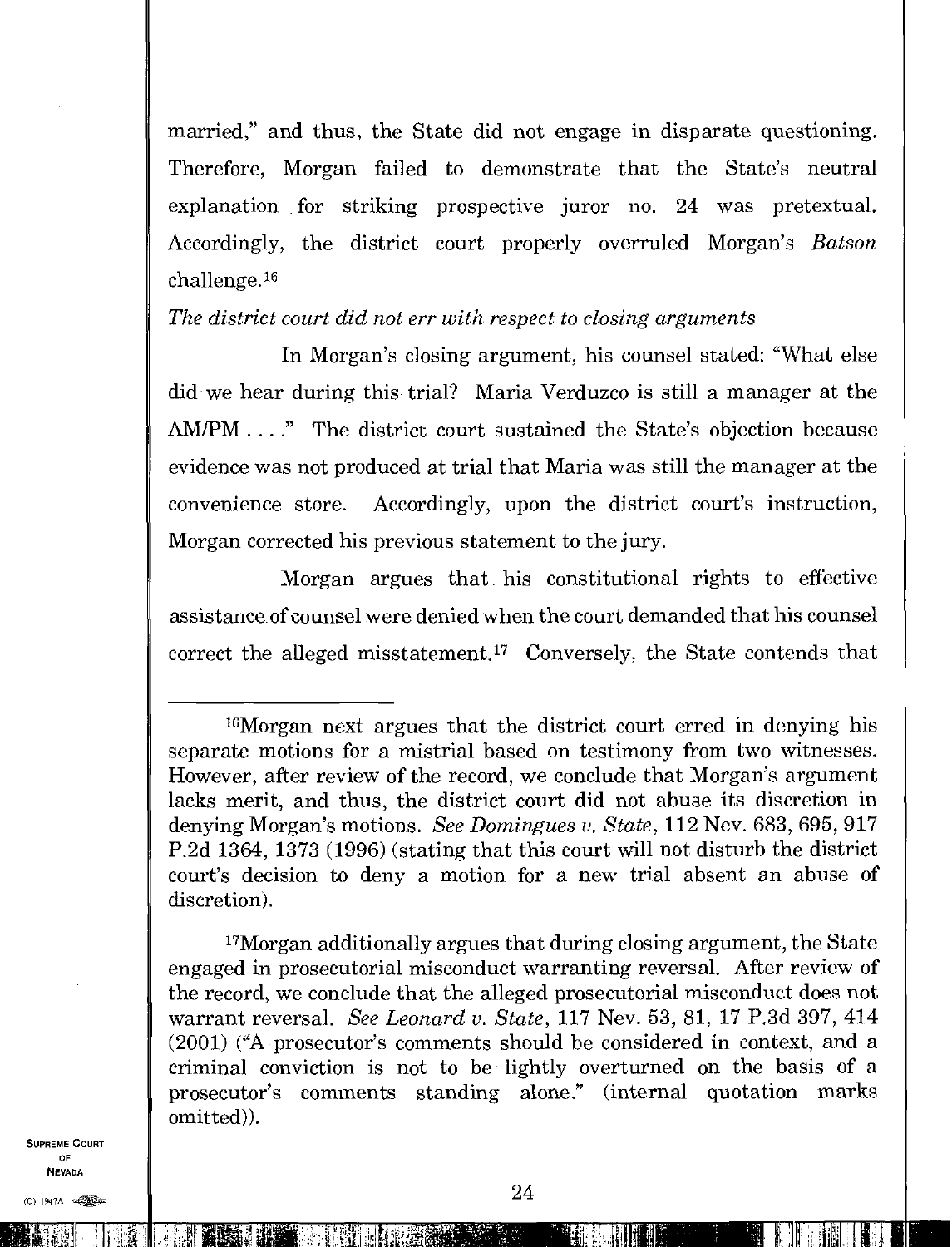because Morgan misstated the facts, the district court did not abuse its discretion by demanding correction. We agree with the State and conclude that the district court acted within its discretion when it required Morgan to correct his misstatement of fact.

"[T]he right to the assistance of counsel has been understood to mean that there can be no restrictions upon the function of counsel in defending a criminal prosecution in accord with the traditions of the adversary factfinding process." *Herring v. New York,* 422 U.S. 853, 857 (1975). However, "[t]his is not to say that closing arguments in a criminal case must be uncontrolled or even unrestrained." *Id.* at 862. Accordingly, this court reviews a district court's "rulings respecting the latitude allowed counsel in closing arguments for an abuse of discretion." *Glover v. Eighth Judicial Dist. Court,* 125 Nev. 691, 704, 220 P.3d 684, 693 (2009) (internal citation omitted). A fundamental legal and ethical rule is that neither the prosecution nor the defense may argue facts not in evidence. *See id.* at 705, 220 P.3d at 694. "The trial court has an array of measures available to deal with improper argument by counsel." *Id.* at 702, 220 P.3d at 692.

Here, Maria never testified that she was still the manager of the convenience store at the time of trial. Because Morgan failed to elicit such testimony during cross-examination, the district court did not hinder his ability to participate in the adversary factfinding process by requiring him to correct his misstatement of fact. Therefore, the district court did not abuse its discretion and did not deny Morgan his right to effective assistance of counsel 18

SUPREME COURT OF NEVADA

LiL

IMG76 In: 11:31

<sup>18</sup>Because the court's action was appropriate, the district court further did not abuse its discretion by denying Morgan's motion for a mistrial based on his statement concerning Maria. *See Domingues v. State,* 112 Nev. 683,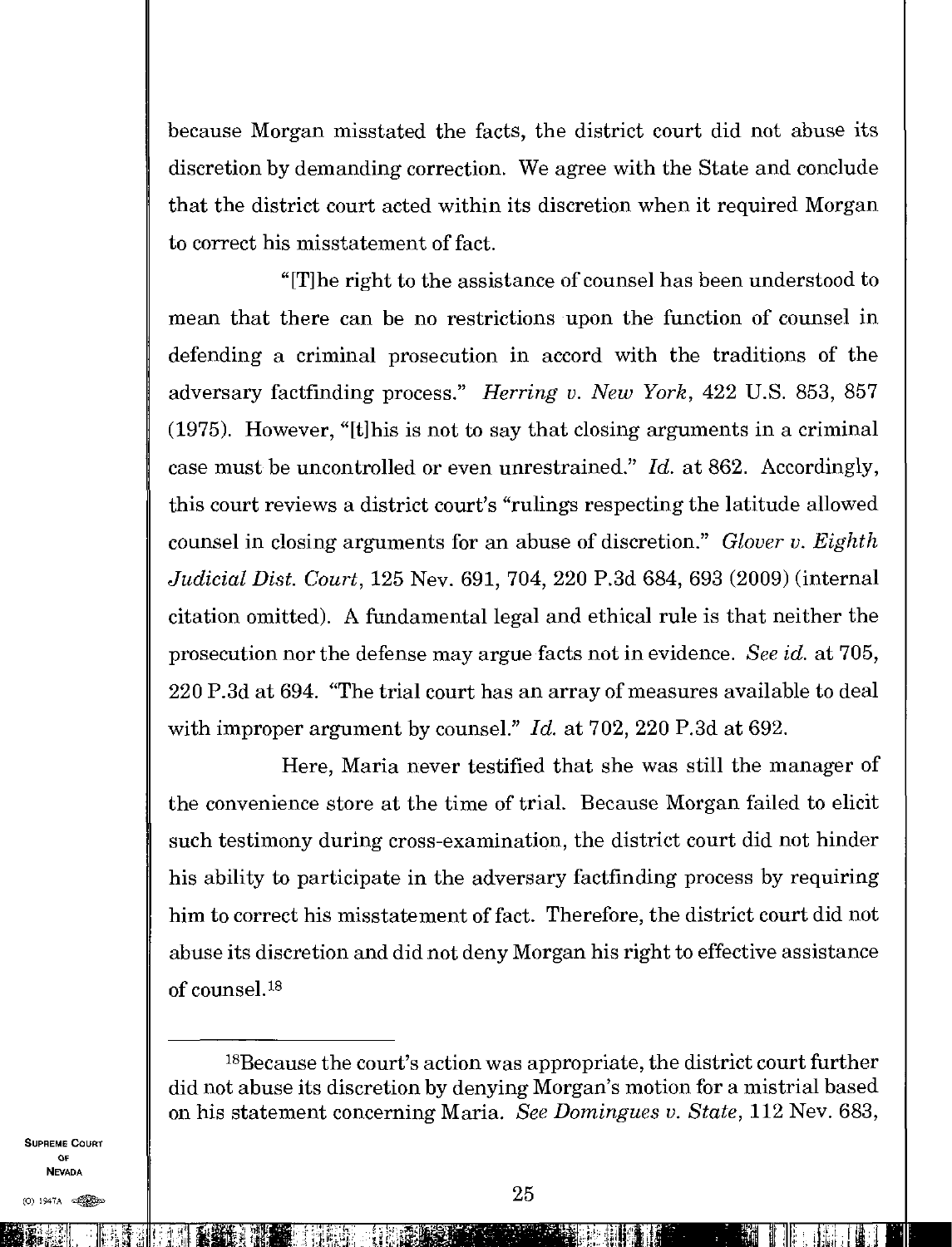*There was sufficient evidence for Morgan's conviction* 

Morgan argues that there was insufficient evidence for his conviction because no merchandise was recovered and the State failed to present evidence that the convenience store was missing inventory. We disagree.

"The standard of review for sufficiency of the evidence in a criminal case is whether any rational trier of fact could have found the essential elements of the crime beyond a reasonable doubt, after viewing the evidence in the light most favorable to the prosecution." *Jackson v. State,* 117 Nev. 116, 122, 17 P.3d 998, 1002(2001) (internal quotation marks omitted). It is well established that the jury determines the weight of the evidence and credibility of the witnesses. *State v. Thompson,* 31 Nev. 209, 217, 101 P. 557, 560 (1909).

Here, testimony and surveillance video provided sufficient evidence to support the jury's verdict. First, Maria testified that she saw a man, whom she identified in open court as Morgan, put a package of mixed nuts into his pocket, and when she asked if he could please take the nuts out of his pocket, he cursed at her. Maria further testified that when she stepped back in response, Morgan approached and made her feel nervous before he hit her. In addition to the nuts, Maria testified that she saw Morgan conceal containers of soup in his backpack after reviewing the surveillance video and that at no time did he pay the cashier.

Second, an officer also identified Morgan in open court as the perpetrator and testified that he saw a package of mixed nuts fall out of

SUPREME COURT OF NEVADA  $\frac{1}{(0)}$  1947A  $\approx 26$ 

<sup>695, 917</sup> P.2d 1364, 1373 (1996) (stating that this court will not disturb the district court's decision to deny a motion for a new trial absent an abuse of discretion).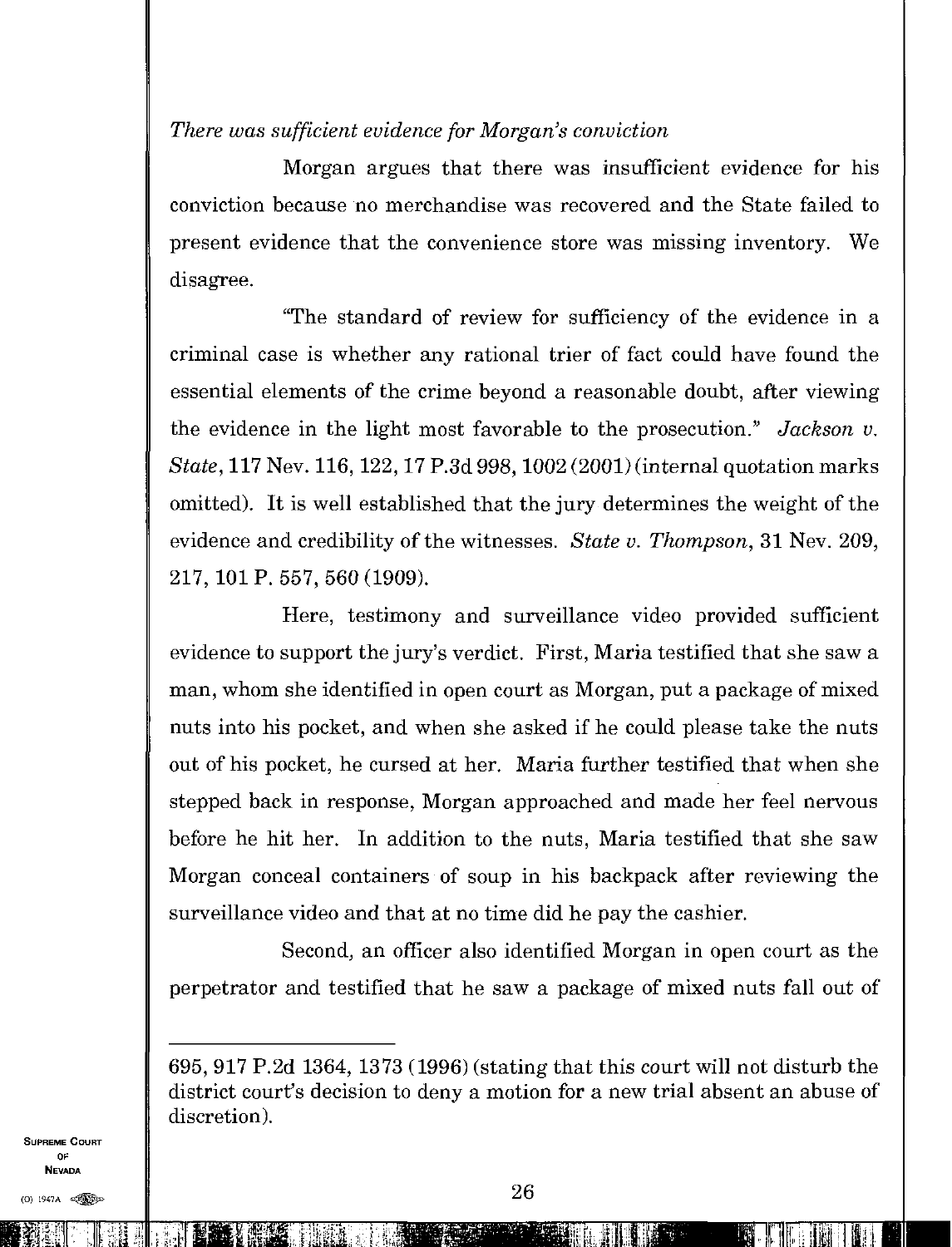Morgan's pocket when Morgan fell to the ground at the time of arrest. The officer further testified that he grabbed the nuts, despite the fact that they were never impounded.

Finally, surveillance video showed Morgan place a package of mixed nuts into his pocket. Video also showed Morgan place a container of red soup into his bag but place a container of yellow soup on the counter, showing that he only intended to pay for the container of yellow soup.

Although Morgan highlights the lack of recovered merchandise, the jury was properly instructed that the State was not required to recover or produce the proceeds of the alleged robbery at trial. Further, the surveillance video alone negated any need for the State to present evidence that the convenience store was missing inventory. Therefore, after viewing the evidence in the light most favorable to the State, a rational trier of fact could have found the essential elements of robbery and misdemeanor battery beyond a reasonable doubt. *See* NRS 200.380(1) (defining robbery as "the unlawful taking of personal property from the person of another, or in the person's presence, against his or her will, by means of force or violence or fear of injury..."); NRS  $200.481(1)(a)$  (defining misdemeanor battery as "any willful and unlawful use of force or violence upon the person of another").

#### *CONCLUSION*

We conclude that: (1) the district court did not err with respect to Morgan's competency hearing; (2) the district court did not err by rejecting Morgan's motion to dismiss the charges; (3) the district court did not commit structural error when Morgan moved to strike the jury venire; (4) Morgan was not entitled to a new venire; (5) the district court did not abuse its discretion in determining the manner in which voir dire was conducted; (6) the district court properly overruled Morgan's *Batson* 

SUPREME COURT OF NEVADA

 $(0)$  1947A  $\ll 1$